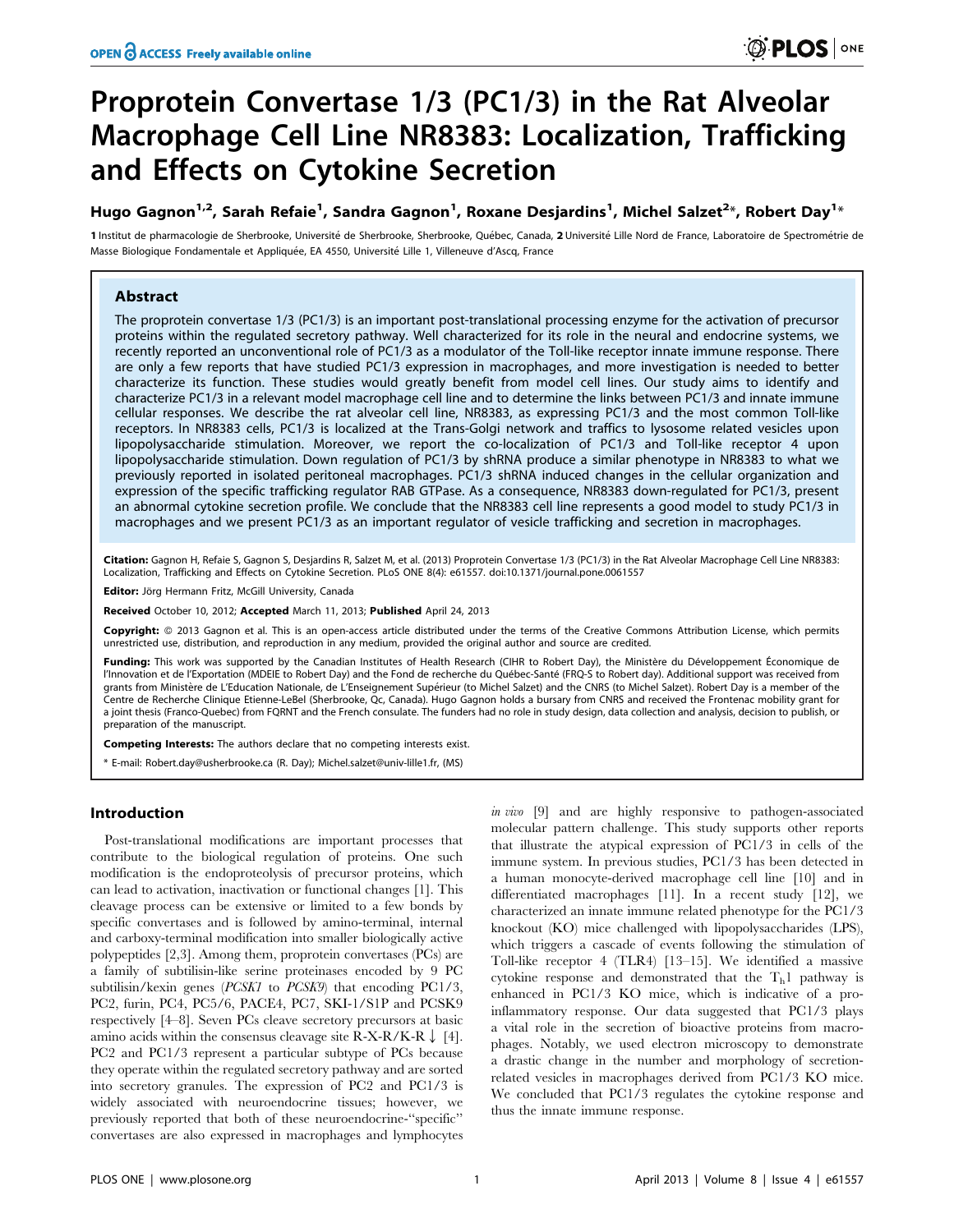Our previous work describes a novel and unconventional innate response control mechanism mediated by the enzyme PC1/3. Imbalance in the innate immune response is associated with many pathophysiologies [16–18] and therapies that target the innate immune response are emerging as potential treatment avenues [19]. Additional knowledge in this field would aid in the development of new therapies and may overcome barriers in this field [20]. The role of PC1/3 as a modulator of innate immunity is unexpected because the mechanism of action of this protein was only extensively characterized in neuroendocrine tissues and cells [21,22]. Although mouse models have proven useful for the study of PC physiology [23], in vitro models provide another level of understanding to simply characterize molecular and cellular mechanisms. In return, cellular models must be established to build solid postulates that can be subsequently transferred to in vivo models.

Our aim is to examine the role of PC1/3 in innate immunity, establish a cellular model to study innate immunity and determine whether the known cellular biology of PC1/3 is applicable to this specific system. Here, we report that the NR8383 alveolar macrophage cell line models similar features in terms of PC expression when compared to rat-isolated macrophages, where PC1/3 expression levels are high and PC2 is not expressed [9,11]. NR8383 cells were previously shown to be sensitive to LPS [24], and thus we took this finding a step further by characterizing the expression of the most common TLRs. We established the cellular localization of PC1/3 in NR8383 cells, but also showed that PC1/ 3 trafficking is affected by LPS stimulation. Using shRNA, we investigated the consequences of PC1/3 down-regulation on vesicle trafficking and cytokine secretion. Our study establishes the rat alveolar NR8383 cell line as a good cellular model to study the role of PC1/3 in the macrophage cellular innate immune response. We describe LPS-regulated PC1/3 trafficking and provide evidence for PC1/3 modulated macrophage activation through molecular trafficking.

### Materials and Methods

#### Reagents and Antibodies

UltraPure E.coli 0111:B4 LPS was obtained from Sigma-Aldrich. We obtained the Alexa Fluor® 488 donkey anti-rabbit and Alexa Fluor® 546 goat anti-mouse secondary antibodies from Molecular Probes. Anti-mouse and anti-rabbit IgGs coupled to IRDye800 and IRDye680 were obtained from LI-COR Biosciences. The rabbit anti-PC1/3 (Fus) antibody was previously described [25]. The rabbit anti-PC1/3 targeted against the catalytic domain of PC1/3 was provided by CellSignalling Technologies (No. 11914). The other commercially available antibodies used in this study included anti-TLR4 (ProSci No. 49–321), anti-actin (NeoMarkers, Clone ACTN05), anti-TGN46 (Novus Biologicals No. NB110–60520), anti-EEA1 (BD Transduction Laboratories No. 610456), anti-LAMP1 (University of Iowa, Clone H4A3) and the following antibodies from CellSignaling Technology: anti-RAB5 (No. 3547), anti-RAB7 (No.9367), anti-RAB8 (No. 6975), anti-RAB9 (No. 5118), anti-RAB11 (No. 5589) and anti-EEA1 (No. 3288). Non-targeting (NT) shRNAs in the MISSION RNAi pLKO. 1-puro vector were obtained from Sigma-Aldrich. Several shRNA sequences targeting rat PC1/3 (accession number NM\_017091) were tested. TRC sequences for shRNAs against human and mouse PC1/3 were modified to target the rat PC1/3 sequence using the Addgene pLKO shRNA design recommendation (see web link below). The most effective sequence used in this paper was 5'-AATTAT-GACCCAGAGGCTAGC-3', which targets 21 nucleotides starting at position 757 in the gene and corresponds to a modified version of TRCN0000032922. This sequence was cloned into the pLKO.1 vector using the protocol available at http://www. addgene.org/tools/protocols/pLKO/. We used the following previously described probes: furin [26], PC2 [27], PC1/3 [28], PACE4 [29], PC5/6 [30] and PC7 [31].

## Cell Culture

The rat alveolar macrophage NR8383 cell line [32,33] was cultured in Ham's F12K medium supplemented with 15% fetal bovine serum (FBS; Wisent Bioproducts, St Bruno, QC) at 37°C in a humidified atmosphere (5%  $CO<sub>2</sub>$ ). For LPS stimulation, the cells were starved overnight, the medium was replaced with fresh medium and the cells were stimulated with 100 ng/ml LPS for the indicated times.

## Confocal Microscopy and Co-localization

The NR8383 cells were grown in culture flasks on coverslips and stimulated as described in text. The cells were treated and observed with an Olympus FV1000 inverted confocal laserscanning microscope as previously described with minor modifications to the protocol [34]. Primary antibodies were incubated in a moist chamber overnight at  $4^{\circ}$ C. Coverslips were mounted with SlowFade Gold Antifade Reagents (Life Technologies). Olympus Fluoview software (version 1.6b) was used for image acquisition. The images were further processed and analyzed using ImageJ [35,36] with Bio-Formats plugin [37]. Statistical analysis was performed using GraphPad Prism 5 software.

#### Western Blot Analysis

After treatment, the cells were detached, centrifuged at 500 g and washed once with ice-cold PBS. The cells were subsequently lysed with radioimmune precipitation assay lysis buffer containing Complete Mini protease inhibitor and processed as previously described [12]. ImageJ software was used to quantify bands and statistical analysis was performed using GraphPad Prism 5 software.

## Northern Blot

Total RNA was extracted from tissues using a guanidium isothiocyanate method that includes a lithium chloride precipitation step [38]. Northern blotting was performed as previously described [9].

#### Real-time Quantitative PCR

Total RNA was extracted using the Qiagen RNA isolation kit (Qiagen, Valencia, CA, USA). The quality of the total RNA samples was assessed using an Agilent Bioanalyzer with RNA Nano Chips (Agilent Technologies, Palo Alto, CA, USA). Realtime quantitative PCR reactions were performed as previously described [39]. Briefly, 1  $\mu$ g of RNA was reverse transcribed, and qPCR analysis reactions were performed using a Stratagene Mx3005P5 instrument. To amplify actin, we used the following primers: forward 5'-GCGTCCACCCGCGAGTACAAC-'3 and reverse 5'-CGACGACGAGCGCAGCGATA-'3. To amplify PC1/3, we used the following primers: forward 5'-GGTGAATGTTGTGGAGGAGAAGC-'3 and reverse 5'-AG-CACTTTGTAGGAGCCGTAGC-'3. To amplify proSAAS, we used the following primers: forward primer (5\_- TGCTGCTCTTGGGTCTTCTG-3\_), reverse primer (5\_- GAGTGCTCGTCTCAGCCAA-3\_). The relative expression levels were calculated using  $\beta$ -actin as a reference gene with the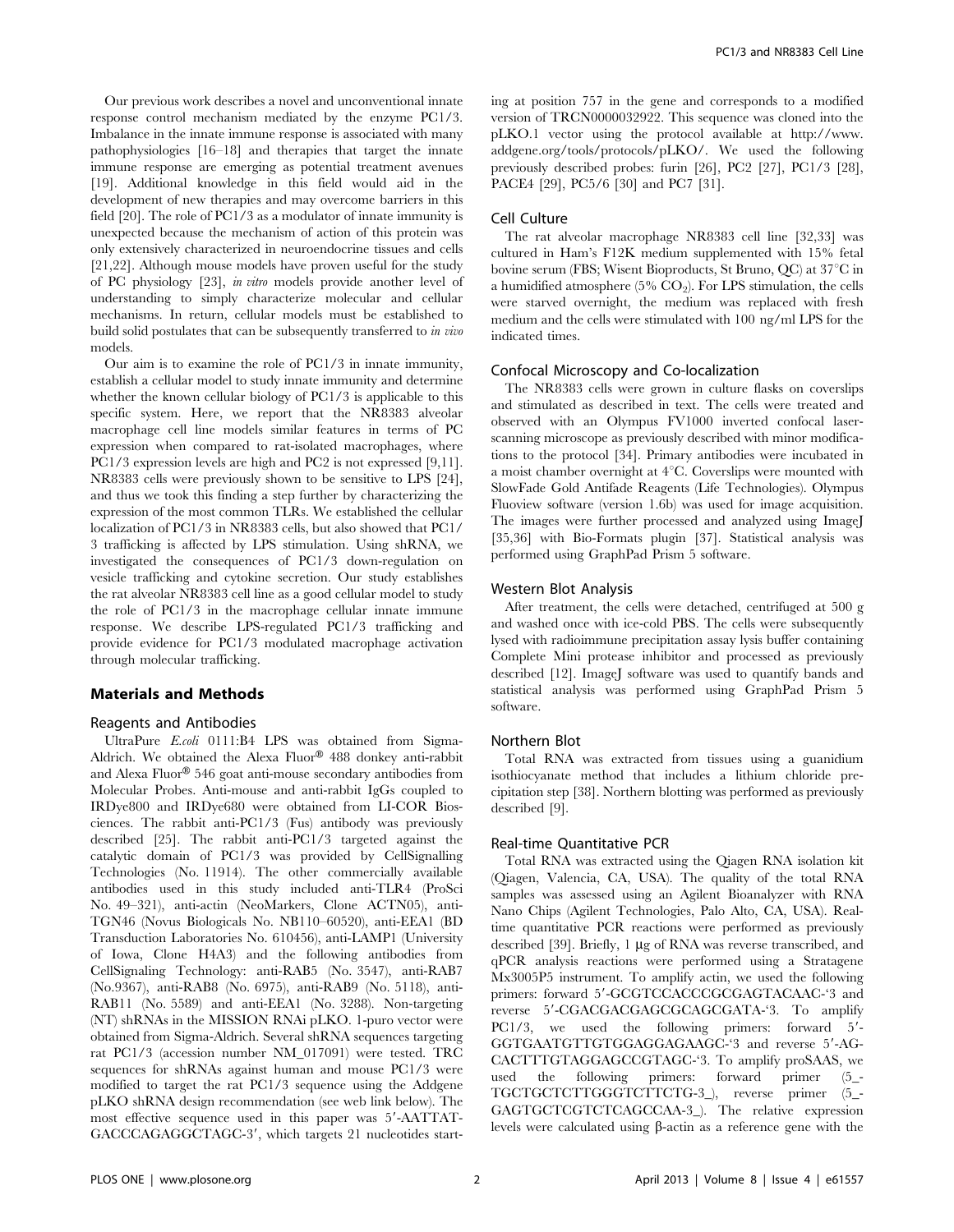

Figure 1. Characterization of the NR8383 cell line. A. Expression of TLR in NR8383 by RT-PCR. B. Expression of PCs in NR8383 by RT-PCR with the expected band length in base pairs (bp). C. Expression of proSAAS and PC1/3 by qRT-PCR. Negative control (CTRL –) is a non template control and positive control (CTRL +) is 10 pg of rat proSAAS cloned into pCDNA3.1 vector. D. Northern blot analysis of PC1/3 in NR8383, PMA-induced THP-1 and control B-TC3. doi:10.1371/journal.pone.0061557.g001

formula (1+ amplification efficiency)<sup> $-\Delta(\Delta CT)$ </sup>. All experiments were performed in duplicate in 3 independent experiments  $(n = 3)$ .

#### NR8383 Knockdown using Lentivirus Transduction

Lentiviral particles containing the MISSION RNAi pLKO. 1 puro vector were produced in HEK293FT cells following the manufacturer's instructions (Sigma-Aldrich, St. Louis, MO, USA). Viral titers were calculated in HT1080 cells using a serial dilution approach. Lentiviral transduction was performed in 12-well plates with a cell density of  $5\times10^5$  cells/mL and a multiplicity of infection (MOI) of 1.5. After 2 days, the infected cells were selected using growth medium containing 12.5 puromycin/mL. Upon characterization, 2 polyclonal cell populations were selected for further studies to avoid any artifacts associated with individual clone selection and to cross-validate our observations [40].

#### ELISA

Cells were plated at densities of  $2.5 \times 10^5$  or  $5 \times 10^5$  cells/ml in serum-free F12K medium overnight at  $37^{\circ}$ C in a humidified atmosphere containing  $5\%$  CO<sub>2</sub>. The medium was subsequently changed, and the cells were stimulated with vehicle or 100 ng/ml LPS without serum for the indicated times. The medium was collected and cleared of cells and cell debris by centrifugation at 800 g for 5 min. Cytokines were measured using ELISA kits specific for rat TNF- $\alpha$  (BD biosciences), IL-1 $\beta$  and IL-6 (R&D Systems) according to the manufacturers' instructions. Statistical analysis was performed using GraphPad Prism 5 software.

#### Results

## PC1/3 and Most Common TLRs are Expressed in NR8383 Cells

Although various macrophage cell lines are available, little information was available regarding their PC1/3 expression. The human macrophage cell line THP-1 was shown to express PC1/3, however, THP-1 cells need to be stimulated with phorbol 12 myristate 13-acetate (PMA) to induce PC1/3 expression [10]. We have screened various cell lines and discovered that NR8383 cells, originally derived from rat alveolar macrophages [32,33], express PC1/3 but not PC2 (**Figure 1B**). We confirmed that the resulting RT-PCR product was PC1/3 by sequencing (sup. data Figure S1). This observation agrees with previous data obtained using isolated rat alveolar macrophages and splenic macrophages [11]. Moreover, NR8383 cells were shown to be sensitive to TLR ligands, notably LPS [24] and polyI:C [41], making them a good cellular model in which to examine the role of PC1/3 in TLRbased activation of macrophages. However, previous reports have not addressed which of the most common TLRs are expressed in NR8383. We thus used RT-PCR (Figure 1A) to detect the expression of the intracellular TLR receptors TLR3 and TLR9 and the cell surface receptors TLR2 and TLR4. We did not detect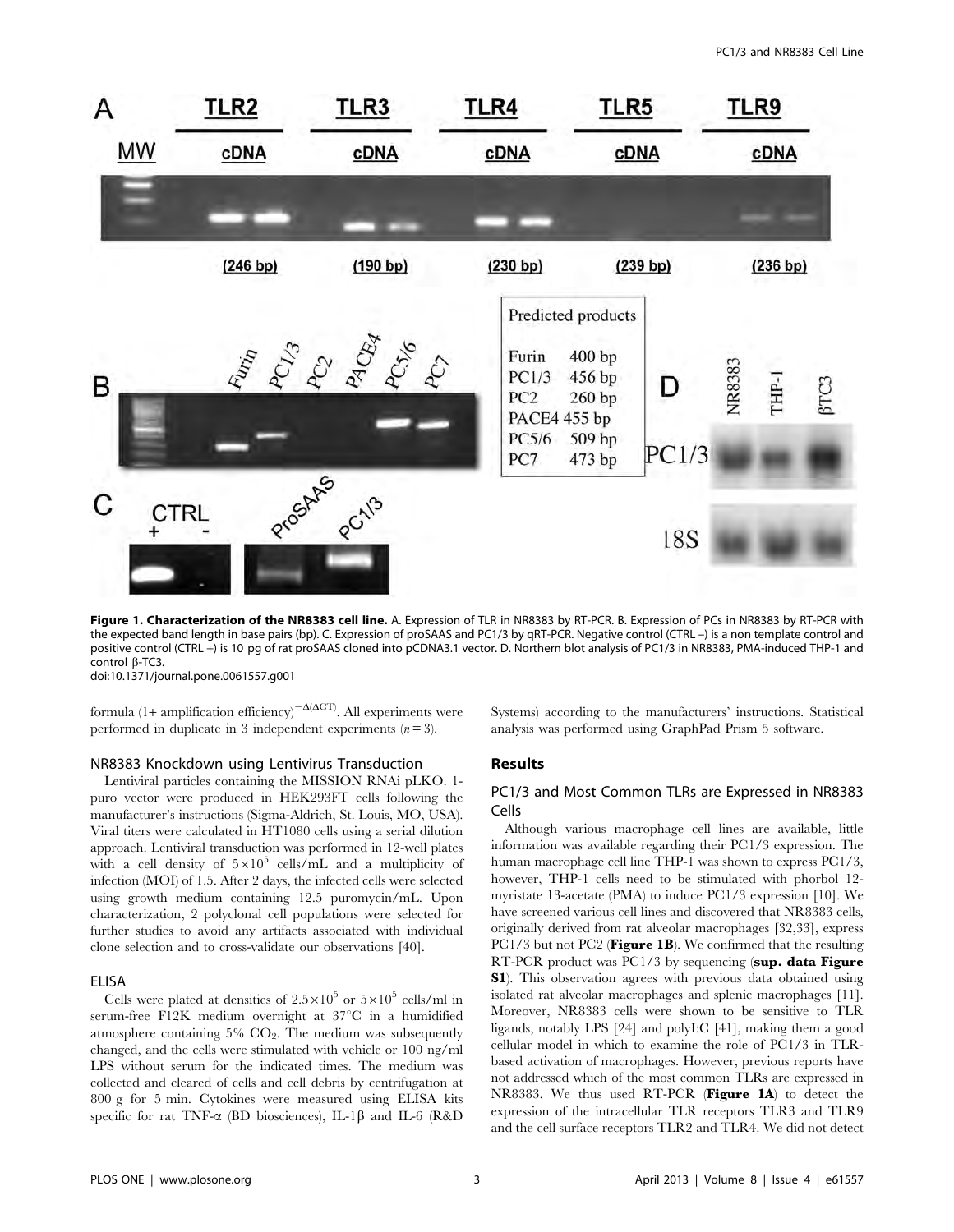

Figure 2. PC1/3 protein expression and down-regulation by shRNA in NR8383 cells. A. qPCR analysis of the relative expression of PC1/3 in NR8383 cells stably transduced with non-target (NT) shRNA and PC1/3 shRNA. Relative expression was normalized on  $\beta$ -actin (*n* = 3). B–C. Western blot of PC1/3 in NR8383 cells stably transduced with NT shRNA or PC1/3 shRNA as well as AtT-20 cells using a PC1/3 antibody targeted against the Cterminal domain (B) or the catalytic domain (C). 15 µg of AtT-20 protein and 50 µg of NR8383 cells were loaded. Pro PC1/3 is detected around 90 kDa, full-length PC1/3 (PC1/3) is detected at 87 kDa and fully C-terminally matured PC1/3 ( $\Delta$ CT PC1/3) is detected at 66 kDa. C. Confocal microscopy of PC1/3 by indirect immunofluorescence on NR8383 cells expressing PC1/3 shRNA (b) and NT shRNA (a) using anti-PC1/3 directed against the Cterminal domain. A positive control (AtT-20) is shown, which exhibits specific secretory granule-like labeling (c)  $(3 \times$  magnification in the rectangle inset). d- is a Z-stack reconstruction of confocal plane from (c) showing TGN labeling of PC1/3 in AtT-20 cells. doi:10.1371/journal.pone.0061557.g002

the expression of TLR5. To our knowledge, this is the first time that TLR expression profile has been characterized in NR8383 cells. We also used RT-PCR to examine the expression of other PCs and detected the expression of Furin, PC5/6 and PC7 but not PACE4 (Figure 1B). Moreover, we tested the expression of proSAAS, a protein that often co-localises with PC1/3 in neural and endocrine cells [28] and may be relevant to regulate the activity of PC1/3. We conducted a qPCR experiment to amplify rat proSAAS and rat PC1/3 and ran the product on gel (Figure 1C). Accordingly, proSAAS expression was detected and its expression level was 2.5 times lower than that of PC1/3. We further confirmed PC1/3 expression in NR8383 macrophages using northern blot analysis ( $Figure 1D$ ) compared with the known PC1/3-expressing cells beta-TC3 [42] and PMA-differentiated THP-1 macrophage cells [10].

## PC1/3 Down-regulation by shRNA and PC1/3 Protein Expression in NR8383 Cells

The successful down-regulation of PC1/3 by shRNA was essential in our experiments for two reasons. First, cells that exhibit PC1/3 down-regulation were used as negative controls to ensure the specificity of the PC1/3 antibodies used, and second, these cells were used to determine if NR8383 cells are a comparable model with macrophages isolated from PC1/3 KO in our previous study [12]. We induced stable PC1/3 knockdown using lentiviral delivery of shRNAs. Using this method, we obtained a stable knockdown of PC1/3 using a multiplicity of infection of 1.5, which resulted in a 98% reduction of PC1/3 mRNA expression (Figure 2A). We also examined PC1/3 protein levels. The principal antibody used in this study is directed to the C-terminal region of PC1/3. It best recognizes full-length PC1/3, but can to a lesser extent detect the C-terminal matured form of PC1/3 (referred here as  $\Delta CT$ ) (Figure 2B). We have previously confirmed the specificity of this antibody  $[12]$ . Using 15  $\mu$ g of an AtT-20 cell protein extract, we detected full-length PC1/3, but also the 66 kDa  $\Delta$ CT-PC1/3. In NR8383 cells, we detected PC1/ 3 as a weak band of approximately 87 kDa; however, since a large amount of protein  $(50 \mu g)$  needed to be loaded to achieve this detection, resulting in increased non-specific band detection. The observed 87 kDa band observed corresponds to the full-length form of PC1/3. We previously characterized this band and confirmed its identification by mass spectrometry [12]. We also show that PC1/3 down-regulation in NR8383 cells resulted in the disappearance of the  $PC1/3$  specific band (Figure 2B). Using another antibody directed against the catalytic domain of PC1/3 with better sensitivity for the matured forms of PC1/3, we detected pro PC1/3, full-length PC1/3 and  $\Delta$ CT-PC1/3 using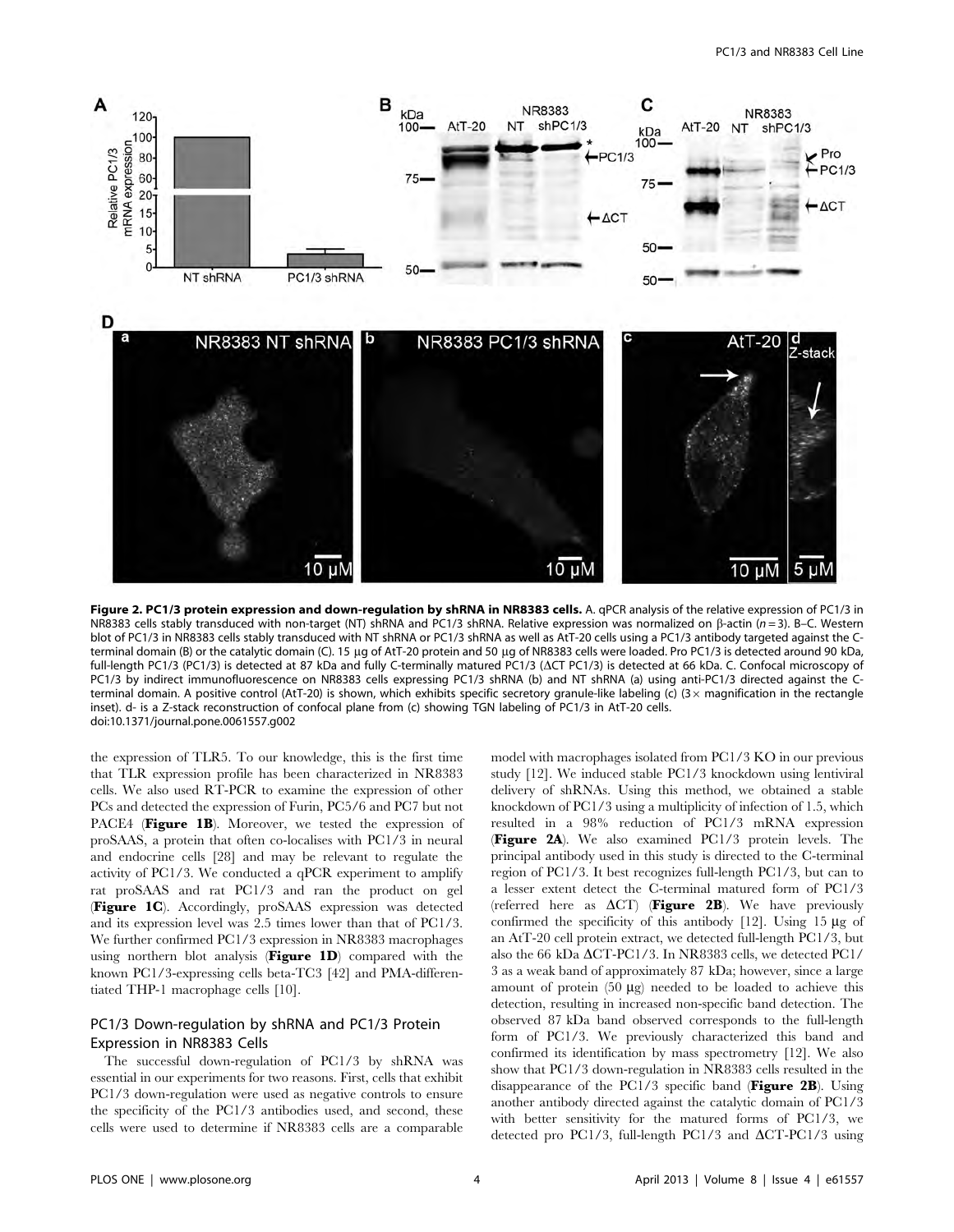15  $\mu$ g of AtT-20 protein extract (Figure 2C). However, in NR8383 cells we could only detect a specific PC1/3 protein band corresponding to full-length PC1/3, which disappeared in PC1/3 down-regulated NR8383 cells. It is important to note that different from NR8383 cells, AtT-20 cells have the capacity to accumulate such proteins in secretory granules. Thus the detection of PC1/3 in NR8383 cells under western blotting conditions is not ideal. We therefore turned to indirect immunofluorescence labeling (IF) to further characterize PC1/3 in NR8383 cells. When we performed IF on wild type NR8383 cells (Figure 2D, a) and on PC1/3 down-regulated NR8383 cells (Figure 2D, b), we easily observed the consequences of reduced PC1/3 expression. In AtT-20 cells, as expected [43,44], PC1/3 was accumulated in dense core secretory granules (DSCG) ( $Figure 2D$ , c) and as well as a TGN like region that could be recognized by reconstructing the vertical confocal plane (**Figure 2D, d**). These data confirm that there are no equivalent structures as DCSG in NR8383 cells, but also show that PC1/3 is more easily detected with IF than for western blotting and encouraged us to further characterize the intracellular localization of PC1/3 in NR8383 cells.

#### PC1/3 Cellular Localization in NR8383 Cells

In neuroendocrine cells, PC1/3 is typical concentrated in DSCG [43,44]. In NR8383 cells, PC1/3 mainly accumulated in the Golgi/TGN and shows labeling of vesicle-like structures throughout the cells. To better characterize the intracellular distribution of PC1/3 we carried out IF confocal co-localization studies. Our data shows that PC1/3 is co-localized with TGN46, a common TGN marker [45,46] (Figure 3A). However, there was an additional PC1/3 perinuclear localization, which may represent endoplasmic reticulum (ER) and vesicle-like structures. To identify the vesicle-like structures, we performed further colocalization experiments. Little or no co-localization was observed with the early endosome marker EEA1  $[47,48]$  (Figure 3B). However, PC1/3 was co-localized with LAMP1 (Figure 3C) a marker of late endosomes, lysosomes [49] and phagolysosomes [50]. This co-localization was especially observed in forming phagosomal structures. The remaining PC1/3-containing vesicles are most likely recycling endosomes and secretory vesicles. In order to confirm our IF results and further map PC1/3 localization in NR8383 cells, we performed an electron microscopy immunogold labeling study of PC1/3. PC1/3 was observed in the ER and Golgi (Figure 4a,b) but also showed extensive accumulation at the periphery of structures corresponding to endosomes (**Figure 4c**), multivesicular structures corresponding to late endosomes (Figure 4d) and phagolysosomes (Figure 4e) as well as in lysosomes (**Figure 4f**). To our knowledge, this is the first time that PC1/3 localization has been so extensively characterized in non-neuroendocrine cells. It is likely that PC1/3 does not accumulate in specialized secretory granules but instead is retained in the TGN and migrates at least partially to lysosomes or secretory vesicles.

## LPS Induces PC1/3 Trafficking and Co-localization with TLR4

Macrophage secretion is regulated differently compared to specialized secretory cells [51,52] and they secrete several factors, mostly cytokines, following innate immune stimulation. We therefore tested the notion that LPS, which is a TLR4 and gram-negative bacterial-like stimulus, would induce PC1/3 trafficking in NR8383 cells. We observed that LPS induced the time-dependent translocation of PC1/3 toward a phagolysosomallike structure that co-localized with TLR4 (Figure 5). Only 30 min after the initial LPS stimulation, PC1/3 showed good colocalization with TLR4 in these phagolysosomal-like structures, which was sustained over time. After 4 h of stimulation, the increased accumulation of PC1/3 was observed within phagolysosomal structures, suggesting that PC1/3 was being internalized into multivesicular bodies. This observation was also made using a different PC1/3 antibody that recognizes the N-terminus of  $PC1/3$  (sup. data Figure S2). It is also worthy to note that  $PC1/$ 3 accumulation in vesicles near the plasma membrane (PM) was observed after LPS stimulation.

## LPS Stimulation Induces PC1/3 Translocation from TGN46 to LAMP1 Compartments

We next characterized the LPS-induced PC1/3 trafficking using various organelle markers. After 60 min of LPS stimulation, PC1/ 3 was still co-localized with TGN46 (Figure 6A). We also observed that LPS induced a reorganization of TGN46 such that this marker became more concentrated in the center of a vacuolar structure. PC1/3 was observed to localize to both the middle and the surrounding areas of these structures. After 240 min of LPS stimulation, PC1/3 no longer co-localized with the TGN46 marker but rather localized near the PM and in vesicles surrounding large vacuolar structures. This vacuolar structures correspond to where PC1/3 and TLR4 co-localize. PC1/3 also co-localized with LAMP1 in the vesicles surrounding vacuolar structures only after 240 min of LPS stimulation ( $Figure 6B$ ) but not after 60 mins. These data bring further support to the observation that PC1/3 and LAMP1 are co-colocalized (Figure 3C), mostly when phagosomal structures are present. Little or no co-localization of PC1/3 was observed with the early endosome marker EEA1 after 60 and 240 min of stimulation (sup. data Figure S3).

The sum of these data indicate that LPS induces PC1/3 trafficking into TLR4-containing structures and that LPS induces the exit of PC1/3 from TGN structures toward lysosomal and phagolysosomal vesicles. The drastic change in the distribution of TGN46 is indicative of TGN reorganization after macrophage activation by LPS, as previously described [53].

## Down-regulation of PC1/3 Disrupts the Spatial Organization of Vesicle Trafficking Markers in NR8383 Cells

From our previous study, one of our most interesting observations using isolated macrophages derived from PC1/3 KO mice was the drastic change in the number, shape and density of vesicles [12]. This observation, made using transmission electron microscopy (TEM), is indicative of several events that affect vesicle trafficking. We therefore conducted a confocal microscopy study to determine whether the down-regulation of PC1/3 would affect vesicle trafficking markers in NR8383 cells. Little or no difference was observed in the recycling vesicle marker RAB11 [54,55], the lysosome to TGN recycling marker RAB9 [56,57] and the TGN marker TGN46 [45,46] (sup. data Figure S4). However, we observed notable changes in the early endosome markers EEA1 [47,48] and RAB5 [47,58] (Figure 7A–C), the basolateral transport marker RAB8 [59–61] (Figure 7D–E) and the lysosomal marker RAB7 [62,63] (Figure 7F-H).

In non-target (NT) shRNA treated NR8383 control cells, the early endosome markers EEA1 and RAB5 labeled the TGN region and areas near the PM (Figure 7A). RAB5 labeling was stronger near the PM, and EEA1 labeling was stronger near the TGN region. Both markers indicated the formation of mediumsized vesicles (Figure 7A, inset). In shPC1/3 cells, one of the most important observations was the increased number of EEA1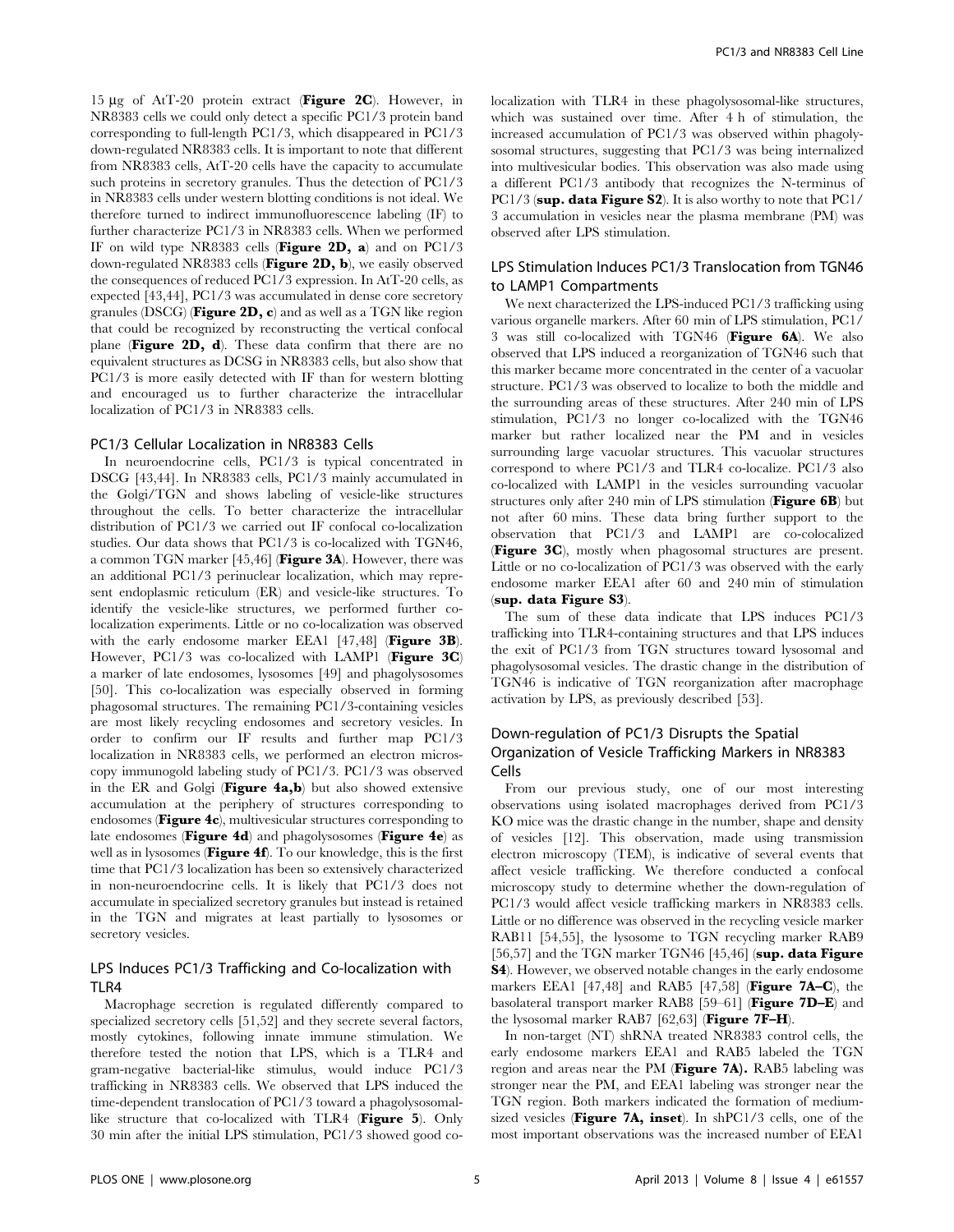

Figure 3. PC1/3 cellular distribution in NR8383 cells as examined by immunofluorescence. Indirect immunofluorescence confocal microscopy with anti-PC1/3 (green), (A) anti-TGN46 (red), (B) anti-EEA1 (red) and (C) anti-LAMP1 (red). A. The arrow indicates the TGN region where PC1/3 and TGN46 co-localize. C. The left arrow indicates the phagocytic structure and the lower right arrow indicates the lysosome-like structure where PC1/3 and LAMP1 are partially co-localized. doi:10.1371/journal.pone.0061557.g003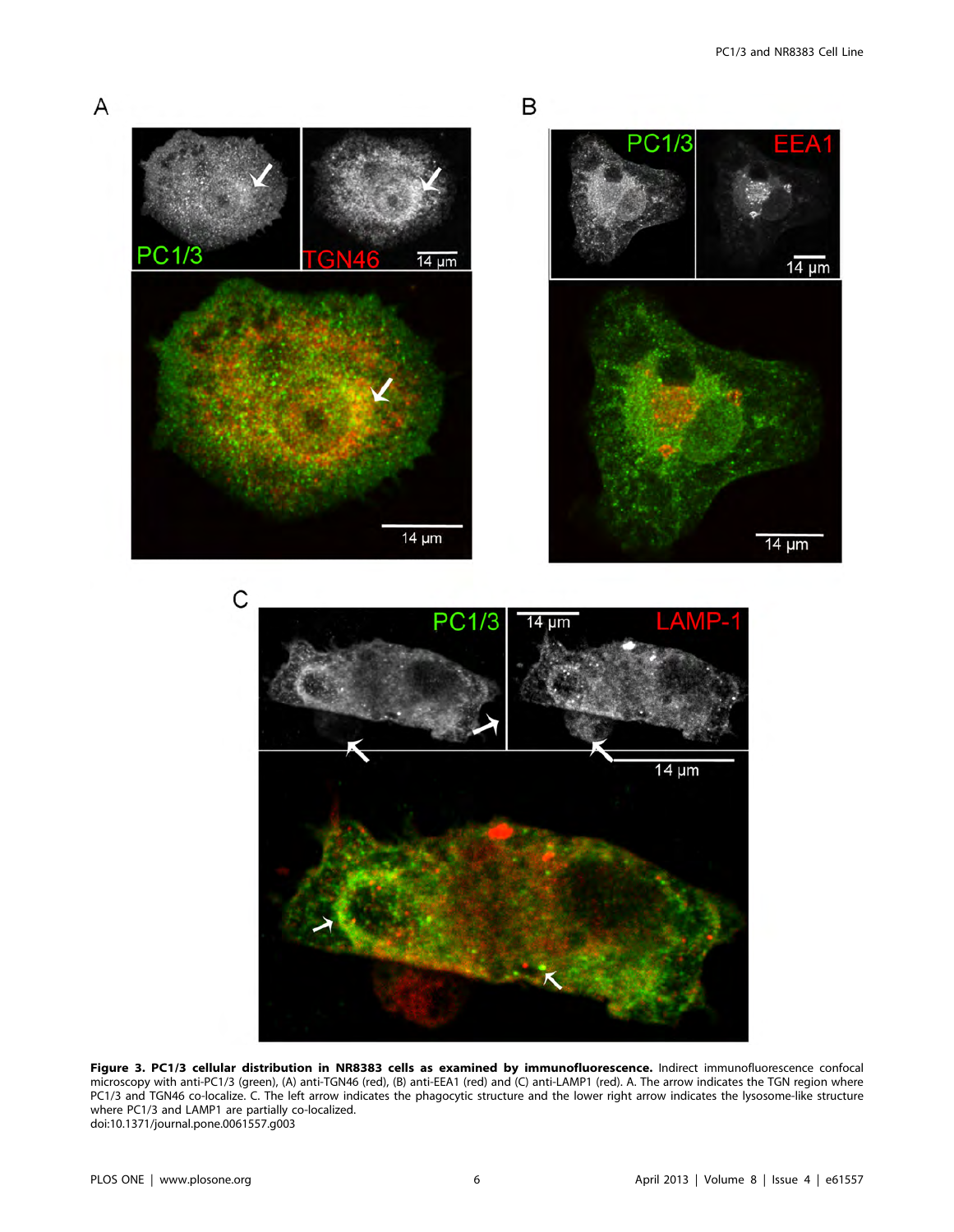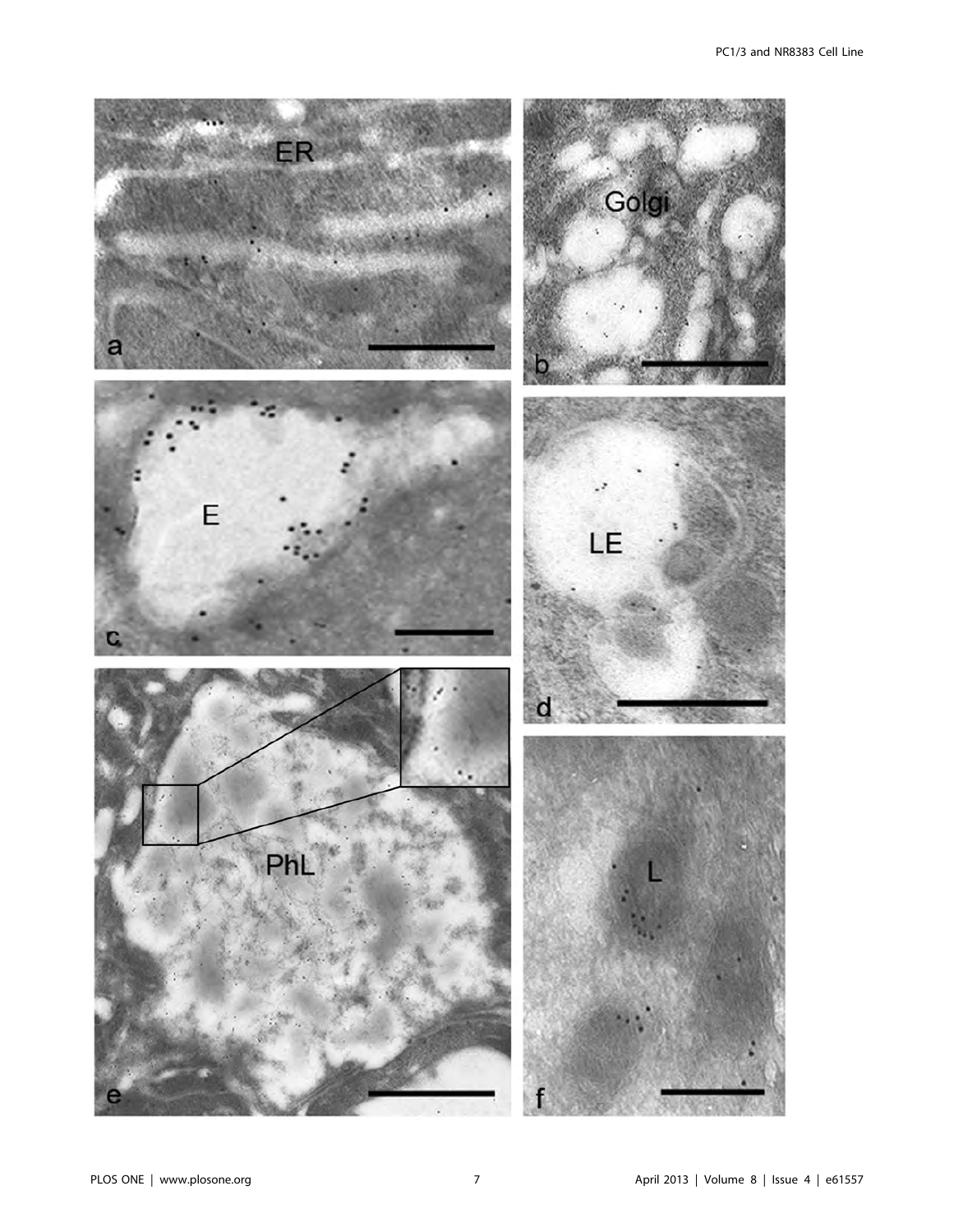Figure 4. Cellular distribution of PC1/3 in NR8383 determined by immuno-gold electron microscopy. Electron micrographs of NR8383 cells immunolabeled for PC1/3. Gold particles can be observed in: (a) endoplasmic reticulum (ER), bar = 500 nm; (b) Golgi apparatus, bar = 1 mm; (c) endosome (EE), bar = 250 nm; (d) late endosome (LE), bar = 500 nm; (e) phagolysosome (PhL), bar = 1 µm inset is a 2 x magnification; (f) lysosomes (L), bar = 250 nm.

doi:10.1371/journal.pone.0061557.g004

and RAB5 labeled medium-sized vesicles. We also observed an increase in vesicle size in shPC1/3 cells vs NT shRNA controls  $(0.68\pm0.08$  vs  $0.47\pm0.05$   $\mu$ m<sup>2</sup> for EEA1 **Figures 7B** and  $1.5\pm0.3$  vs  $0.28\pm0.05$   $\mu$ m<sup>2</sup> for RAB5 **Figure 7C**, respectively). Although both markers presented a more diffuse distribution, a higher density of vesicles forming near the PM was observed (Figure 7A, arrows). When we quantified the integrated optical densities of EEA1 and RAB5 (pixel intensity x area), we observed no significant difference between NT shRNA and PC1/3 shRNA. This means that the overall cellular signals are comparable. However, mean pixel intensities for EEA1 were lower in PC1/3 shRNA than NT shRNA cells  $(42\pm3 \text{ vs. } 66\pm8)$ , respectively,  $p = 0.009$  Student's t-test). In addition, there was an increased peripheral labelling in PC1/3 shRNA compared to NT shRNA cells  $(33\pm6\% \text{ vs } 22\pm4\%, \text{ respectively, p} = 0.01 \text{ Student's t-test}).$ Together these data are indicative of a broader distribution of EEA1 labeled endosomes, but also of their closer proximity to the PM. We also verified tested the expression levels of EEA1 (Figure 8A) and RAB5 (Figure 8B) by western blotting and observed an increase in EEA1 expression but a decrease in RAB5 expression.

RAB8 labeling was mostly present at the basal PM of NT shRNA control cells, exhibiting tubular labeling and some vesiclelike structures (Figure 7D, inset). RAB8 also labeled the TGN/ Golgi region. In shPC1/3 cells, the tubular labeling at the basal PM was more intense, accompanied with an increase in tubular structures/cells compared to NT shRNA cells  $(9\pm3 \text{ vs } 2\pm1)$ tubules/cells, respectively,  $p = 0.008$  Student's t-test). Additionally, many cells showed a strong and dense labeling of small vesicle-like structures near the PM as well as decreased and diffuse labeling of the TGN/Golgi. The latter observation was confirmed by an increase in the peripheral labeling of RAB8 in shPC1/3 cells as compared to NT shRNA controls  $(34\pm1)$  vs  $22\pm4\%$ , respectively, Figure 7E). This observation can be explained by the decreased RAB8 expression in shPC1/3 cells demonstrated by western blotting (**Figure 8C**). Thus, we can conclude that PC1/3 downregulation affects basolateral trafficking.

RAB7 exhibited the most intense labeling of all RAB proteins observed in NR8383 cells and was distributed throughout the cell with the strongest labeling near the TGN/Golgi region (Figure 7F). RAB7 also labeled large vesicle-like structures (Figure 7F, inset). In shPC1/3 cells, RAB7 labeling was even more intense in the perinuclear region (Figure 7H), where it appeared in multiple large and well-formed vesicles (Figure 7F, inset). These changes were quantified showing an increased vesicle size (Figure 7G). Some weakly labeled large vesicles were also observed near the PM. By western blotting, RAB7 expression was shown to be unchanged (Figure 8D). Thus PC1/3 downregulation also has an impact on lysosome formation and trafficking.

Our analysis of RAB proteins and EEA1 leads us to the conclusion that PC1/3 down-regulation results in dramatic changes in cellular structures and trafficking in NR8383 cells. These results agree with our previous data obtained in isolated PC1/3 KO peritoneal macrophages [12].

## PC1/3 Down-regulation Modulates Cytokine Secretion in NR8383 Cells

In PC1/3 KO mice, an innate immune challenge results in the massive secretion of cytokines that is related to macrophage dysfunction [12]. Thus we aim to determine whether PC1/3 shRNA would induce a similar phenotype in the NR8383 cell model. We observed a 4-fold increase in basal  $TNF-\alpha$  secretion after 4 h and a 1.6-fold increase after 24 h incubation in shPC1/3 NR8383 cells compared to NT shRNA cells (Figure 9A–B). LPS stimulation did not affect TNF-a secretion when compared with the control condition. However, the fold changes in TNF- $\alpha$  secretion induced by LPS stimulation (LPS/basal) was reduced in PC1/3 shRNA cells, most likely as a consequence of increased basal secretion levels. For the inflammasome-related cytokine IL-1b [64], a similar increase in basal secretion after 4 h (1.7 fold) and 24 h (3.5 fold) incubation was observed in PC1/3 shRNA downregulated NR8383 cells (Figure 9C–D). However, a 2.7-fold increase in IL-1 $\beta$  secretion after 24 h of LPS stimulation was detected in PC1/3 shRNA down-regulated cells, which is equivalent to the 3-fold increased secretion compared to LPS induced control cells. For IL-6, basal secretion was very low, at the limits of detection after 4 h and 24 h incubation (**Figure 9E**), as well as secretion after 4 h of LPS stimulation (not shown). However, after 24 h of LPS stimulation, there was a 3.5-fold decrease in IL-6 secretion in PC1/3 down-regulated cells compared to control cells (Figure 9E). We also examined other inflammatory cytokines such as IL-12p70 [65] and regulatory cytokine IL-10 [66]; however, we failed to observe reproducible and detectable levels of either cytokine (data not shown). Taken together, these results demonstrate important changes in basal cytokine secretions in PC1/3 shRNA down-regulated NR8383 cells, indicative that PC1/3 strongly affect cellular trafficking events.

## Discussion

PC1/3 plays a critical role in the neuroendocrine system, and our knowledge-base regarding PC1/3 has benefited from the study of several model cell lines, notably AtT-20 [67] and  $\beta$ -TC3 cells [42]. The discovery of a human PC1/3 deficiency [68] and the generation of the PC1/3 KO mouse model [69] have further defined the PC1/3 phenotype. In a recent study using the same PC1/3 KO mouse model [12], we established a novel role for PC1/3 in the maintenance of immune homeostasis, which adds to the growing body of evidence indicating a role for PC1/3 in macrophages [9,11,70]. Thus, elucidation of the cellular biology and biochemistry of PC1/3 in macrophages is relevant and we report here that NR8383 cells are a suitable cellular model. NR8383 cells express TLRs and were previously shown to be LPS- [24] and Poly:IC-responsive [41]. NR8383 cells express PC1/3 (mRNA and protein), the known PC1/3 regulator proSAAS [71,72], but not PC2. These finding correlate well with the profile previously reported in rat-isolated macrophages [11]. Interestingly, the widely used RAW 264.7 cells did not express PC1/3 (data not shown). RAW264.7 cells are derived from ascites [73] and NR8383 cells are more similar to resident alveolar macrophages [33]. Another human monocyte/macrophage cell line, THP-1, was previously shown to express PC1/3 [10], but THP-1 cells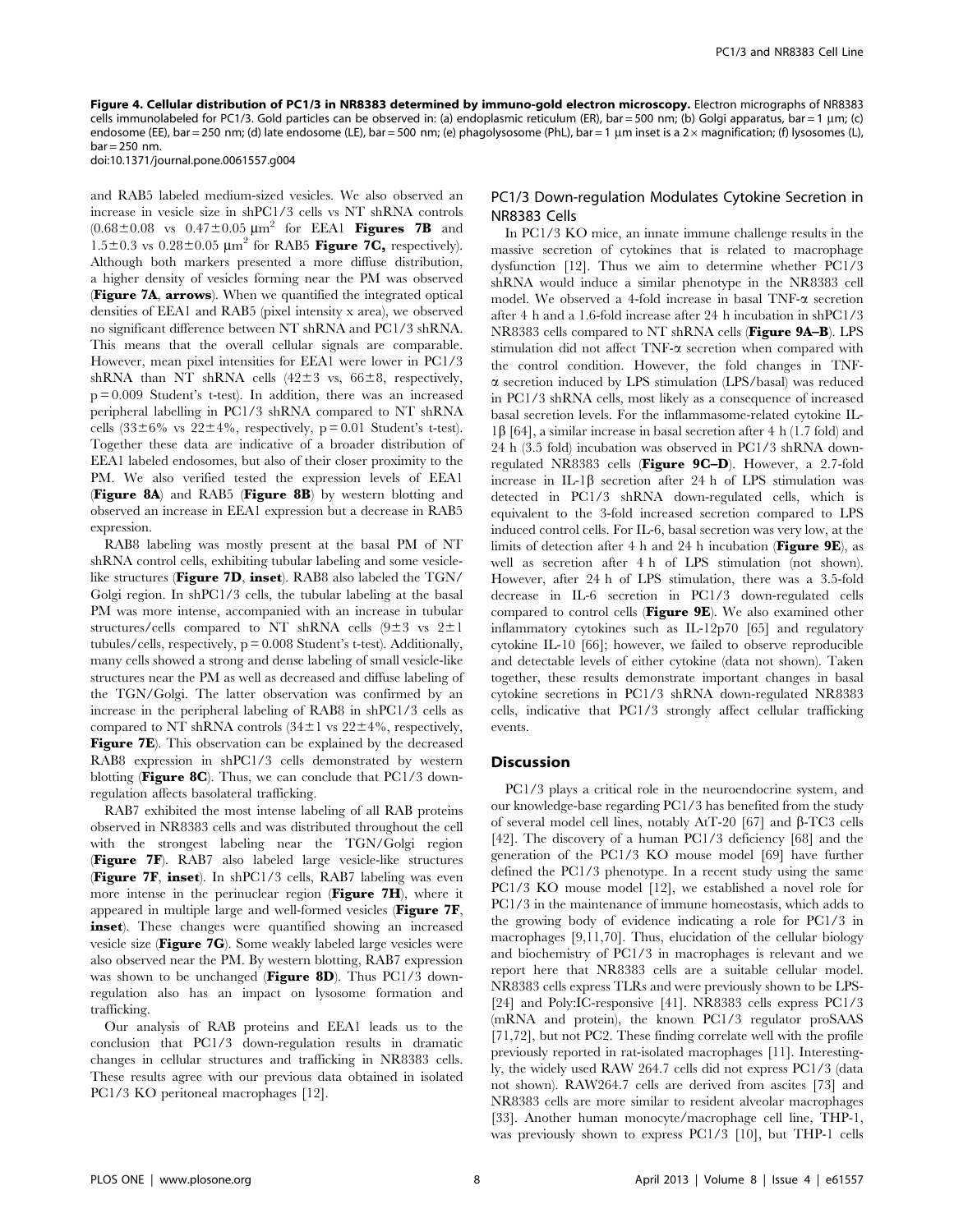

Figure 5. LPS induces PC1/3 trafficking and co-localization with TLR4. Confocal images of NR8383 cells double-labeled with anti-PC1/3 (green) and anti-TLR4 (red) and incubated with 100 ng/ml LPS for the indicated time. Insets represent 3 $\times$  magnification of regions where PC1/3 and TLR4 show partial co-localization. doi:10.1371/journal.pone.0061557.g005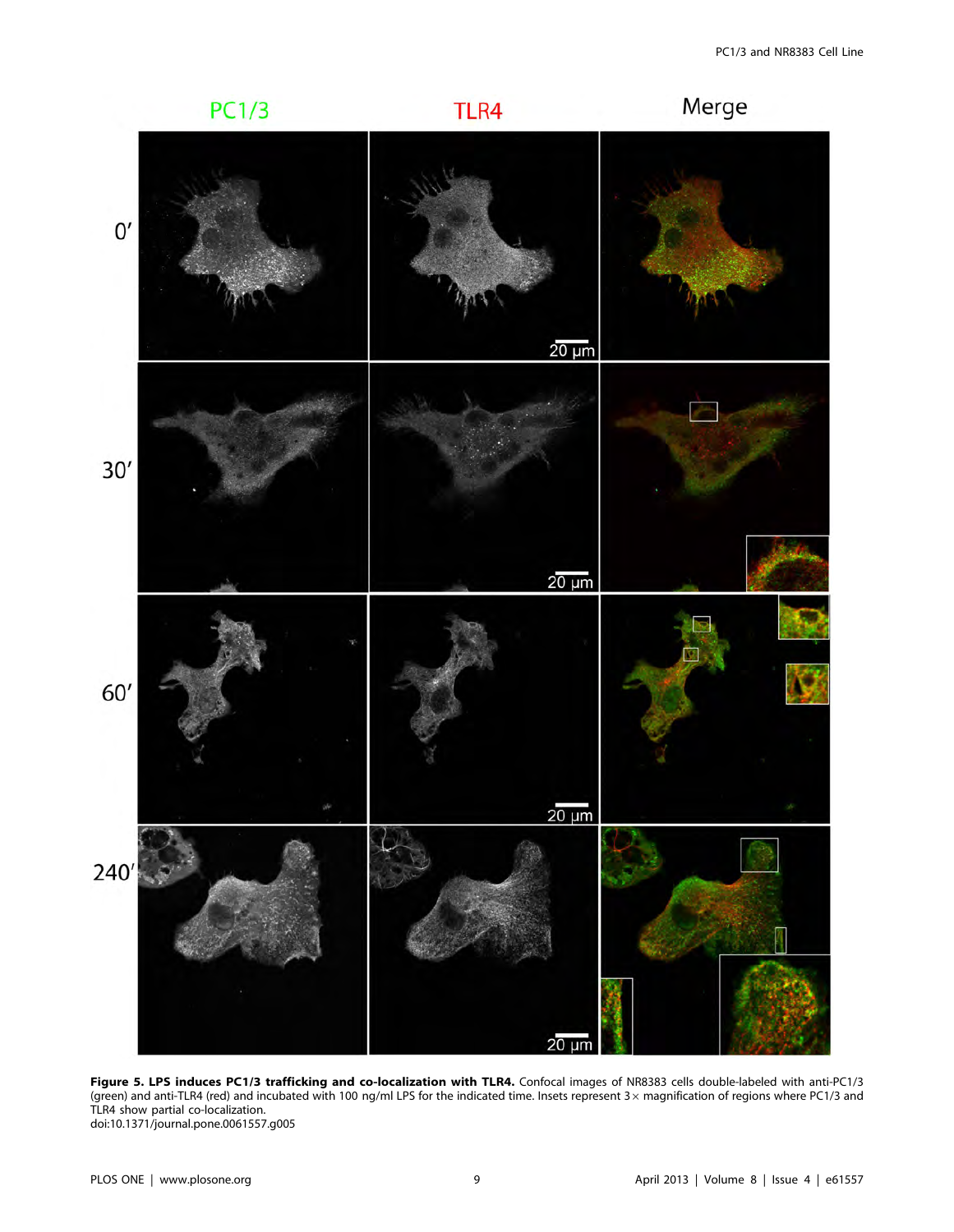

Figure 6. LPS induces PC1/3 trafficking into LAMP1 phagolysosomal structures. Confocal images of NR8383 cells doubly labeled with anti-PC1/3 (green) co-localizing with (A) anti-TGN46 (red) and (B) anti-LAMP1 (red) after 60 and 240 min of stimulation with LPS (100 ng/mL). A. The inset shows the remaining co-localization between TGN46 and PC1/3 after 60 min of stimulation. B. The inset shows a low level of co-localization with LAMP1 after 60 min of LPS stimulation and increased co-localization with LAMP1 after 240 min of LPS stimulation. doi:10.1371/journal.pone.0061557.g006

need to be induced with PMA to differentiate into macrophages. We believe that PMA treatment may introduce variability to our studies; thus, it would be difficult to predict the stability and efficiency of knockdown strategies such as shRNA.

PC1/3 traffics in neuroendocrine cells [74–77] within the regulated secretory pathway, but in macrophages this pathway is not conventional [51,52,78–80]. Thereby, the present report highlights marked differences in PC1/3 cellular distribution when compared with neuroendocrine cells. In NR8383 cells, PC1/3 was mostly retained at the TGN in a pool that translocates to LAMP1 related vesicles. This pool was especially visible when macrophages exhibited phagocytic-like activities or when the cells where LPS stimulated. PC1/3 did not appear to accumulate in specialized secretory vesicles. We thus conclude that the TGN is where PC1/ 3 is primarily retained in NR8383 cells. EM confirmed these data and showed that PC1/3 was widely distributed in NR8383 cells with a preference for ER, TGN, phagolysosomes and late endosome vesicles. It is noteworthy that LPS triggers PC1/3 exit from the TGN toward LAMP1-labeled vesicles, as well as a colocalization with the LPS receptor TLR4. The expression of PC1/ 3 in macrophages [11] and in immune-associated tissues [9] was already shown to be LPS-sensitive. The novel LPS-triggered trafficking of PC1/3 is what most closely resembles the well-known stimulus-dependent PC1/3 secretion and could be regulated by the phospho-mannose receptor pathway directed by the phosphorylation of mannose moieties in the N-glycosylation sites of PC1/3 [81]. LPS stimulation is known to induce dramatic changes in the organization of organelles within macrophages [53,82,83]. The observed intracellular reorganization of the TGN46 was confirmed in our study, but it remains unclear whether LPSinduced PC1/3 trafficking is tightly regulated or is simply part of a general cell reorganization mechanism.

The stimulus-dependant trafficking of PC1/3 suggests a functional role in the cellular compartments to which it is localized and suggests other questions as to whether it is LPS-specific or whether other TLR ligands could induce similar changes in its localization. The change in localization of PC1/3 from the TGN toward LAMP1-labeled compartments provides an important hint. For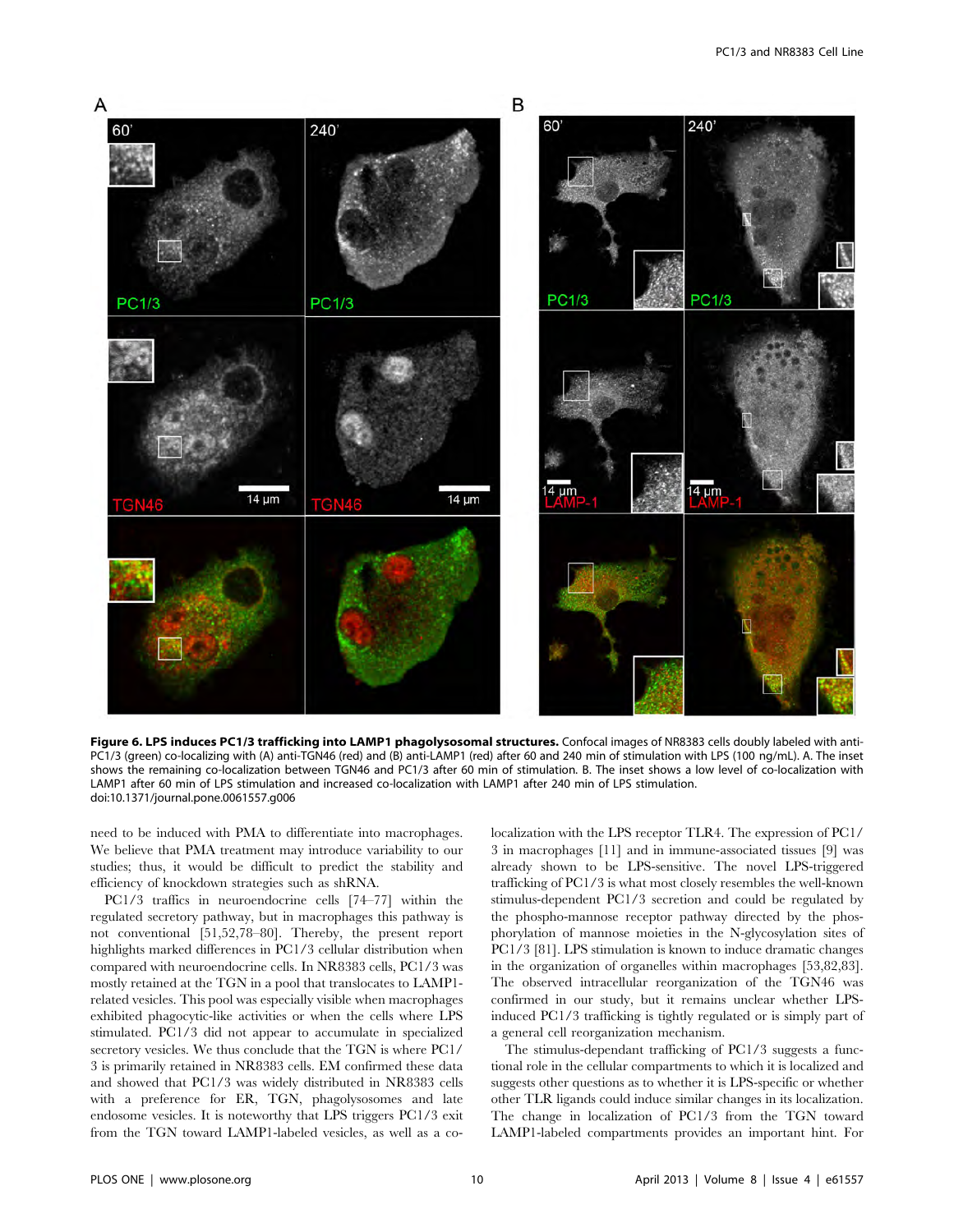

Figure 7. Effects of PC1/3 down-regulation on vesicle trafficking markers. Confocal images of NR8383 cells stably transformed with control shRNA (NT) and shRNA directed against PC1/3 labeled with (A) early endosome marker EEA1 or RAB5. (D) baso-lateral membrane transport marker RAB8 and (F) late endosome/lysosome marker RAB7. In (A), arrows indicate punctate labeling near the plasma membrane. Insets represent  $3 \times$ magnification. (B–C, G) EEA1 (B), RAB5 (C) and RAB7 (G) labelled vesicles area was estimated using ImageJ software. Vesicles where considered as ovals and area was calculated using the following formula:  $\pi \times a \times b$  where a and b are the two largest diameters. E. The ratio between peripheral and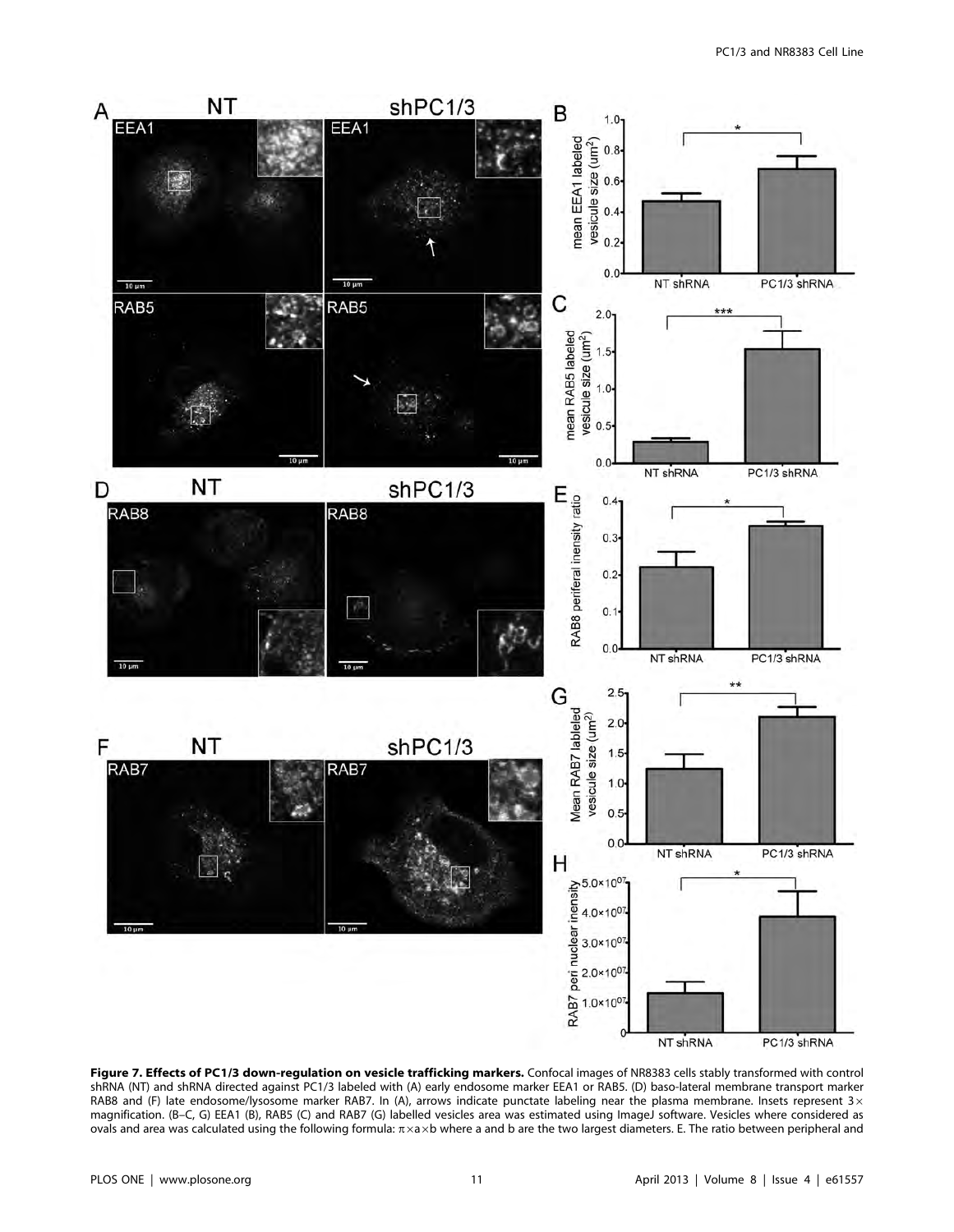total integrated intensity of RAB8 labeling is represented. H. RAB7 peri nuclear integrated intensity is represented. \*= 0.05 \*\*= 0.001 \*\*\*< 0.0001, pvalues, Student's t-test. Quantification was performed on randomly selected field of view on two independent shRNA cell lines n = 4-6. doi:10.1371/journal.pone.0061557.g007

example when PC1/3 reaches acidic vesicles, it would be converted to shorter and more active forms [84]. Moreover, lysosomes and phagolysosomes are well known to be a part of the secretory pathway in macrophages [51,52,78]. Thus, this trafficking event may imply changes in PC1/3 activity that could affect paracrine roles involved in an immune response. So far, we have only detected full-length PC1/3 in our experiments. In ''granule rich'' like fractions from THP-1 stimulated cells, the shorter forms of PC1/3 ( $\Delta$ CT PC1/3) were observed [10], as well as in isolated rat alveolar macrophage and spleen monocytes [11]. Unfortunately, PC1/3 does not heavily concentrate in storage compartments in macrophages, as it does in the secretory granules of neuroendocrine cells. This combined with the lack of sensitivity of our western blots prevented us from obtaining more detailed data for the characterization of PC1/3 processing in NR8383 cells. Further studies, in the context of our present trafficking results will be required to elucidate this question.

Using shRNAs we were able to validate our previous observation obtained in macrophages isolated from PC1/3 KO mice [12]. An unexpected phenotype was observed in PC1/3 KO mice revealing a deregulation of the LPS-induced secretion of proinflammatory cytokines. This deregulated cytokine secretion was also observed in isolated PC1/3 KO macrophages. Here, we report somewhat similar findings in NR8383 cells following the down-regulation of PC1/3, where the basal secretion of TNF- $\alpha$  and IL-1 $\beta$  was greatly increased, while 24 h of LPS stimulation drastically increased IL-1 $\beta$  secretion. It was also observed that 24 h of LPS stimulation had no further effect on  $TNF-\alpha$  secretion but reduced IL-6 secretion. These differences can be explained by the time course used to observe differences in cytokine secretion and the specific cytokines that exerted these effects in NR8383 shPC1/3 cells differ from what was reported for macrophages isolated from PC1/3 KO mice. Additionally, the purity of the peritoneal extract, the long-term potentiation of peritoneal macrophages by other immune cells and the origin of the macrophage itself may explain these disparities. Still, when regarding the global effects on cytokine secretion, it is clear that



Figure 8. Effects of PC1/3 down-regulation on vesicle trafficking markers protein expression. Representative western blots (20 µg of protein) and gels optic density (OD) quantification showing the relative levels of vesicle trafficking markers EEA1 (A), RAB5 (B), RAB8 (C), RAB7 (D), RAB9 (E) and RAB11 (F) between NR8383 cells expressing control shRNA (NT) and those expressing shRNA directed against PC1/3 (SH). The actin loading control is included.  $* = 0.05$   $** = 0.001$   $*** < 0.0001$  p-values, Student's t-test n = 5-8. doi:10.1371/journal.pone.0061557.g008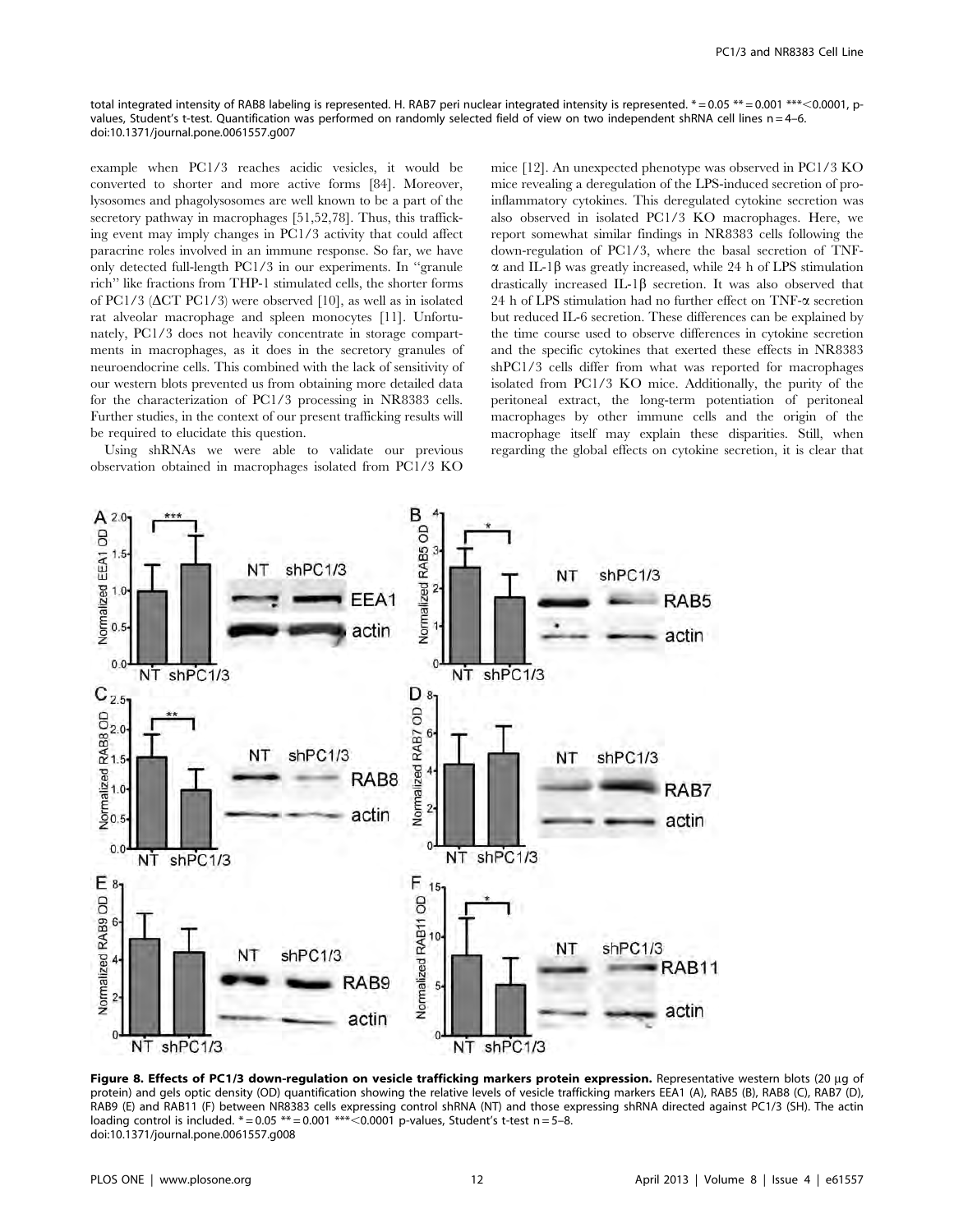

Figure 9. Effects of PC1/3 down-regulation on cytokine secretion in NR8383 cells. Cytokine secretion measured by ELISA in control NR8383 cells expressing control shRNA (NT) and shRNA directed against PC1/3 in culture media with or without LPS stimulation (100 ng/mL) at various time points. A. TNF-alpha 4 h, B. TNF-alpha 24 h, C. IL-1beta 4 h, D. IL-1beta 24 h and E. IL-6 24 h. p-values were obtained using Student's t-test (n = 4–6). doi:10.1371/journal.pone.0061557.g009

PC1/3 plays an important role in the control of cytokine secretion in macrophages.

Our previous EM studies on isolated peritoneal macrophages from KO mice explain in part why cytokine secretion was deregulated. These studies uncovered drastic changes in the cellular organization of PC1/3 KO macrophages [12]. In macrophages, constant transformation occurs between tubuloreticular and vesicular formations [85]. This process involves ligand-receptor binding, intricate signal transduction networks, focal cytoskeleton rearrangement and a dynamic series of membrane fusion/fission and remodelling events [86]. We investigated the effect of PC1/3 down-regulation on these processes.

NR8383 shPC1/3 cells showed expression changes and intracellular re-organization of RAB7-, RAB8- and EEA1/RAB5 related markers. Interestingly, the effects seemed to be constrained to specific markers and vesicles because no effects were observed for RAB9, RAB11 or TGN46. These results are highly similar to previous findings in isolated KO macrophages and are indicative of the regulatory mechanisms of cytokine secretion. Thus, we propose two hypotheses to explain these changes. First, PC1/3 may affect the activity of a substrate through its processing and trigger signalling events that could regulate the expression and activation of RAB proteins. It was previously reported that substrates of PC1/3 are secreted by macrophages, notably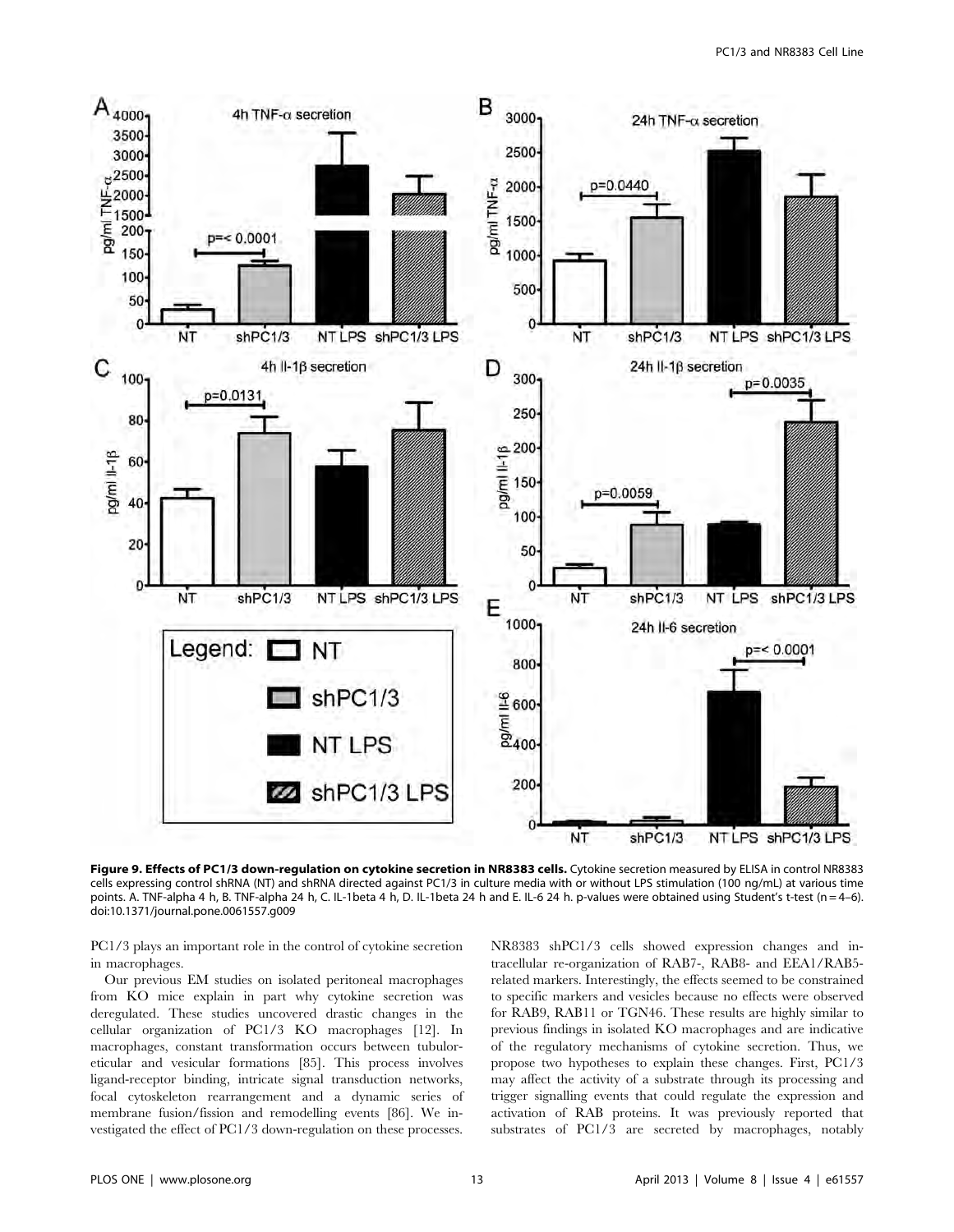proopiomelanocortin and somatostatin [10,11,70,87,88]. Given the cellular localization of PC1/3, it may even play a role within the phagocytic synapse, where several signalling events are initiated [89,90]. A second hypothesis would imply that PC1/3 could act as a binding partner or a possible chaperone within the secretory pathway. It has been proposed that PC1/3 participates in protein sorting to DCSGs by binding to the recognition cleavage site composed of paired basic amino acids [43,91–93]. Knockout models have revealed that in absence of PC1/3 some neuropeptide substrates tend to be overrepresented [94]. Thus, without the need for processing a specific substrate, PC1/3 could use paired basic amino acids as a sorting motif and could regulate several trafficking events.

The characterization of the rat alveolar NR8383 cell line shows great promise as a model cell line to study the role of PC1/3 in innate immunity and is a step toward achieving a better understanding of this non-conventional role of PC1/3. Future studies on the expression of PC1/3 substrates as well as activation and trafficking regulation in NR8383 cells will provide clues regarding how the knockout of PC1/3 causes a global deregulation of the innate immune response.

## Supporting Information

Figure S1 Alignment between PC1/3 RT-PCR product from NR8383 and sequence of rat NR8383 NM\_017091.

#### References

- 1. Turk B, Turk du SA, Turk V (2012) Protease signalling: the cutting edge. EMBO Journal 31: 1630–1643.
- 2. Rholam M, Fahy C (2009) Processing of peptide and hormone precursors at the dibasic cleavage sites. Cellular and Molecular Life Sciences 66: 2075–2091.
- 3. Seidah NG, Chretien M (1999) Proprotein and prohormone convertases: a family of subtilases generating diverse bioactive polypeptides. Brain Research 848: 45–62.
- 4. Hosaka M, Nagahama M, Kim WS, Watanabe T, Hatsuzawa K, et al. (1991) Arg-X-Lys/Arg-Arg motif as a signal for precursor cleavage catalyzed by furin within the constitutive secretory pathway. Journal of Biological Chemistry 266: 12127–12130.
- 5. Seidah NG, Khatib AM, Prat A (2006) The proprotein convertases and their implication in sterol and/or lipid metabolism. Biological Chemistry 387: 871– 877.
- 6. Siezen RJ, Leunissen JA (1997) Subtilases: the superfamily of subtilisin-like serine proteases. Protein Science 6: 501–523.
- 7. Creemers JW, Siezen RJ, Roebroek AJ, Ayoubi TA, Huylebroeck D, et al. (1993) Modulation of furin-mediated proprotein processing activity by sitedirected mutagenesis. Journal of Biological Chemistry 268: 21826–21834.
- 8. Creemers JW, Vey M, Schafer W, Ayoubi TA, Roebroek AJ, et al. (1995) Endoproteolytic cleavage of its propeptide is a prerequisite for efficient transport of furin out of the endoplasmic reticulum. Journal of Biological Chemistry 270: 2695–2702.
- 9. Lansac G, Dong W, Dubois CM, Benlarbi N, Afonso C, et al. (2006) Lipopolysaccharide mediated regulation of neuroendocrine associated proprotein convertases and neuropeptide precursor processing in the rat spleen. Journal of Neuroimmunology 171: 57–71.
- 10. LaMendola J, Martin SK, Steiner DF (1997) Expression of PC3, carboxypeptidase E and enkephalin in human monocyte-derived macrophages as a tool for genetic studies. FEBS Letters 404: 19–22.
- 11. Vindrola O, Mayer AM, Citera G, Spitzer JA, Espinoza LR (1994) Prohormone convertases PC2 and PC3 in rat neutrophils and macrophages. Parallel changes with proenkephalin-derived peptides induced by LPS in vivo. Neuropeptides 27: 235–244.
- 12. Refaie S, Gagnon S, Gagnon H, Desjardins R, D'Anjou F, et al. (2012) Disruption of proprotein convertase 1/3 (PC1/3) expression in mice causes innate immune defects and uncontrolled cytokine secretion. Journal of Biological Chemistry 287: 14703–14717.
- 13. Lu YC, Yeh WC, Ohashi PS (2008) LPS/TLR4 signal transduction pathway. Cytokine 42: 145–151.
- 14. Chow JC, Young DW, Golenbock DT, Christ WJ, Gusovsky F (1999) Toll-like receptor-4 mediates lipopolysaccharide-induced signal transduction. Journal of Biological Chemistry 274: 10689–10692.
- 15. O'Neill LA (2008) 'Fine tuning' TLR signaling. Nat Immunol 9: 459–461.
- 16. Mantovani A, Sica A (2010) Macrophages, innate immunity and cancer: balance, tolerance, and diversity. Current Opinion in Immunology 22: 231–237.

## (EPS)

Figure S2 TLR4 and PC1/3 (using N-terminal antibody) co-localize during LPS stimulation. (TIF)

Figure S3 PC1/3 and EEA1 do not co-localize during LPS stimulation.

Figure S4 PC1/3 shRNA in NR8383 do not affect RAB9,

RAB11 and TGN46 distribution.

## (TIF)

(TIF)

#### Acknowledgments

We are grateful to Drs. Marc Pallardy (CEA, Paris) and Sandrine Lacour for providing the NR8383 cell line used in this study, to Dr. Christine Lavoie (UdeS, Sherbrooke) for providing material and assistance for confocal microscopy and to Christian Slomianny (Université Lille 1) for electronic microscopy.

#### Author Contributions

Conceived and designed the experiments: HG MS R. Day. Performed the experiments: HG SR SG R. Desjardins. Analyzed the data: HG MS R. Day. Contributed reagents/materials/analysis tools: MS R. Day. Wrote the paper: HG MS R. Day.

- 17. Gereda JE, Leung DY, Thatayatikom A, Streib JE, Price MR, et al. (2000) Relation between house-dust endotoxin exposure, type 1 T-cell development, and allergen sensitisation in infants at high risk of asthma. Lancet 355: 1680– 1683.
- 18. Baecher-Allen C, Hafler D (2006) Human regulatory T cells and their role in autoimmune disease. Immunological Reviews 212: 203–216.
- 19. Ulevitch RJ (2004) Therapeutics targeting the innate immune system. Nat Rev Immunol 4: 512–520.
- 20. Guha M (2012) Anticancer TLR agonists on the ropes. Nat Rev Drug Discov 11: 503–505.
- 21. Seidah NG, Day R, Benjannet S, Rondeau N, Boudreault A, et al. (1992) The prohormone and proprotein processing enzymes PC1 and PC2: structure, selective cleavage of mouse POMC and human renin at pairs of basic residues, cellular expression, tissue distribution, and mRNA regulation. NIDA Research Monograph 126: 132–150.
- 22. Hook V, Funkelstein L, Lu D, Bark S, Wegrzyn J, et al. (2008) Proteases for processing proneuropeptides into peptide neurotransmitters and hormones. Annual Review of Pharmacology and Toxicology 48: 393–423.
- 23. Scamuffa N, Calvo F, Chretien M, Seidah NG, Khatib AM (2006) Proprotein convertases: lessons from knockouts. FASEB Journal 20: 1954–1963.
- 24. Ren W, Hu L, Hua F, Jin J, Wang Y, et al. (2011) Myeloid differentiation protein 2 silencing decreases LPS-induced cytokine production and TLR4/ MyD88 pathway activity in alveolar macrophages. Immunology Letters 141: 94–101.
- 25. Seidah NG, Marcinkiewicz M, Benjannet S, Gaspar L, Beaubien G, et al. (1991) Cloning and primary sequence of a mouse candidate prohormone convertase PC1 homologous to PC2, Furin, and Kex2: distinct chromosomal localization and messenger RNA distribution in brain and pituitary compared to PC2. Molecular Endocrinology 5: 111–122.
- 26. Day R, Schafer MK, Cullinan WE, Watson SJ, Chretien M, et al. (1993) Region specific expression of furin mRNA in the rat brain. Neuroscience Letters 149: 27–30.
- 27. Seidah NG, Chretien M, Day R (1994) The family of subtilisin/kexin like proprotein and pro-hormone convertases: divergent or shared functions. Biochimie 76: 197–209.
- 28. Lanoue E, Day R (2001) Coexpression of proprotein convertase SPC3 and the neuroendocrine precursor proSAAS. Endocrinology 142: 4141–4149.
- 29. Dong W, Marcinkiewicz M, Vieau D, Chretien M, Seidah NG, et al. (1995) Distinct mRNA expression of the highly homologous convertases PC5 and PACE4 in the rat brain and pituitary. J Neurosci 15: 1778–1796.
- 30. Lusson J, Vieau D, Hamelin J, Day R, Chretien M, et al. (1993) cDNA structure of the mouse and rat subtilisin/kexin-like PC5: a candidate proprotein convertase expressed in endocrine and nonendocrine cells. Proc Natl Acad Sci U S A 90: 6691–6695.
- 31. Seidah NG, Hamelin J, Mamarbachi M, Dong W, Tardos H, et al. (1996) cDNA structure, tissue distribution, and chromosomal localization of rat PC7, a novel mammalian proprotein convertase closest to yeast kexin-like proteinases.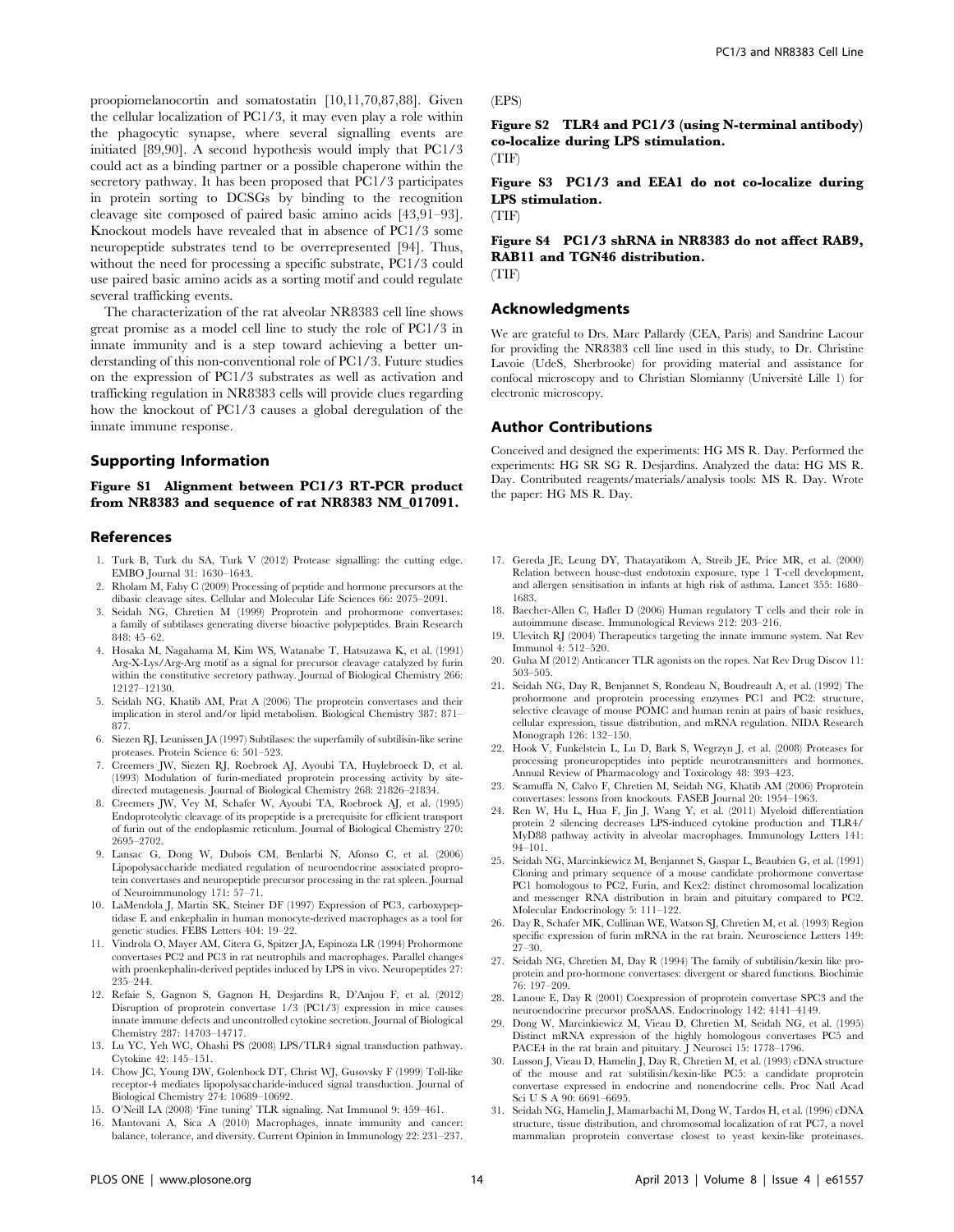Proceedings of the National Academy of Sciences of the United States of America 93: 3388–3393.

- 32. Helmke RJ, German VF, Mangos JA (1989) A continuous alveolar macrophage cell line: comparisons with freshly derived alveolar macrophages. In Vitro Cell Dev Biol 25: 44–48.
- 33. Helmke RJ, Boyd RL, German VF, Mangos JA (1987) From growth factor dependence to growth factor responsiveness: the genesis of an alveolar macrophage cell line. In Vitro Cell Dev Biol 23: 567–574.
- 34. Brodeur J, Larkin H, Boucher R, Theriault C, St-Louis SC, et al. (2009) Calnuc binds to LRP9 and affects its endosomal sorting. Traffic 10: 1098–1114.
- 35. Schneider CA, Rasband WS, Eliceiri KW (2012) NIH Image to ImageJ: 25 years of image analysis. Nat Methods 9: 671–675.
- 36. Girish V, Vijayalakshmi A (2004) Affordable image analysis using NIH Image/ ImageJ. Indian Journal of Cancer 41: 47.
- 37. Linkert M, Rueden CT, Allan C, Burel JM, Moore W, et al. (2010) Metadata matters: access to image data in the real world. J Cell Biol 189: 777–782.
- 38. Day R, Schafer MK, Watson SJ, Chretien M, Seidah NG (1992) Distribution and regulation of the prohormone convertases PC1 and PC2 in the rat pituitary. Mol Endocrinol 6: 485–497.
- 39. D'Anjou F, Routhier S, Perreault JP, Latil A, Bonnel D, et al. (2011) Molecular Validation of PACE4 as a Target in Prostate Cancer. Transl Oncol 4: 157–172.
- 40. Yuasa K, Masuda T, Yoshikawa C, Nagahama M, Matsuda Y, et al. (2009) Subtilisin-like proprotein convertase PACE4 is required for skeletal muscle differentiation. J Biochem 146: 407–415.
- 41. Meng L, Zhu W, Jiang C, He X, Hou W, et al. (2010) Toll-like receptor 3 upregulation in macrophages participates in the initiation and maintenance of pristane-induced arthritis in rats. Arthritis Res Ther 12: R103.
- 42. Benjannet S, Rondeau N, Paquet L, Boudreault A, Lazure C, et al. (1993) Comparative biosynthesis, covalent post-translational modifications and efficiency of prosegment cleavage of the prohormone convertases PC1 and PC2: glycosylation, sulphation and identification of the intracellular site of prosegment cleavage of PC1 and PC2. Biochemical Journal 294 (Pt 3): 735–743.
- 43. Dikeakos JD, Mercure C, Lacombe MJ, Seidah NG, Reudelhuber TL (2007) PC1/3, PC2 and PC5/6A are targeted to dense core secretory granules by a common mechanism. Febs J 274: 4094–4102.
- 44. Lindberg I (1994) Evidence for cleavage of the PC1/PC3 pro-segment in the endoplasmic reticulum. Molecular and Cellular Neurosciences 5: 263–268.
- 45. Ponnambalam S, Girotti M, Yaspo ML, Owen CE, Perry AC, et al. (1996) Primate homologues of rat TGN38: primary structure, expression and functional implications. Journal of Cell Science 109 (Pt 3): 675–685.
- 46. Prescott AR, Lucocq JM, James J, Lister JM, Ponnambalam S (1997) Distinct compartmentalization of TGN46 and beta 1,4-galactosyltransferase in HeLa cells. European Journal of Cell Biology 72: 238–246.
- 47. Christoforidis S, McBride HM, Burgoyne RD, Zerial M (1999) The Rab5 effector EEA1 is a core component of endosome docking. Nature 397: 621–625.
- 48. Mu FT, Callaghan JM, Steele-Mortimer O, Stenmark H, Parton RG, et al. (1995) EEA1, an early endosome-associated protein. EEA1 is a conserved alphahelical peripheral membrane protein flanked by cysteine ''fingers'' and contains a calmodulin-binding IQ motif. Journal of Biological Chemistry 270: 13503– 13511.
- 49. Saftig P, Klumperman J (2009) Lysosome biogenesis and lysosomal membrane proteins: trafficking meets function. Nat Rev Mol Cell Biol 10: 623–635.
- 50. Huynh KK, Eskelinen EL, Scott CC, Malevanets A, Saftig P, et al. (2007) LAMP proteins are required for fusion of lysosomes with phagosomes. EMBO Journal 26: 313–324.
- 51. Blott EJ, Griffiths GM (2002) Secretory lysosomes. Nat Rev Mol Cell Biol 3: 122–131.
- 52. Tapper H (1996) The secretion of preformed granules by macrophages and neutrophils. Journal of Leukocyte Biology 59: 613–622.
- 53. Tian Y, Pate C, Andreolotti A, Wang L, Tuomanen E, et al. (2008) Cytokine secretion requires phosphatidylcholine synthesis. Journal of Cell Biology 181: 945–957.
- 54. Ullrich O, Reinsch S, Urbe S, Zerial M, Parton RG (1996) Rab11 regulates recycling through the pericentriolar recycling endosome. Journal of Cell Biology 135: 913–924.
- 55. Chen W, Feng Y, Chen D, Wandinger-Ness A (1998) Rab11 is required for trans-golgi network-to-plasma membrane transport and a preferential target for GDP dissociation inhibitor. Molecular Biology of the Cell 9: 3241–3257.
- 56. Lombardi D, Soldati T, Riederer MA, Goda Y, Zerial M, et al. (1993) Rab9 functions in transport between late endosomes and the trans Golgi network. EMBO Journal  $12 \cdot 677 - 682$ .
- 57. Riederer MA, Soldati T, Shapiro AD, Lin J, Pfeffer SR (1994) Lysosome biogenesis requires Rab9 function and receptor recycling from endosomes to the trans-Golgi network. Journal of Cell Biology 125: 573–582.
- 58. Bucci C, Parton RG, Mather IH, Stunnenberg H, Simons K, et al. (1992) The small GTPase rab5 functions as a regulatory factor in the early endocytic pathway. Cell 70: 715–728.
- 59. Chen YT, Holcomb C, Moore HP (1993) Expression and localization of two low molecular weight GTP-binding proteins, Rab8 and Rab10, by epitope tag. Proceedings of the National Academy of Sciences of the United States of America 90: 6508–6512.
- 60. Henry L, Sheff DR (2008) Rab8 regulates basolateral secretory, but not recycling, traffic at the recycling endosome. Molecular Biology of the Cell 19: 2059–2068.
- 61. Huber LA, Pimplikar S, Parton RG, Virta H, Zerial M, et al. (1993) Rab8, a small GTPase involved in vesicular traffic between the TGN and the basolateral plasma membrane. Journal of Cell Biology 123: 35–45.
- 62. Feng Y, Press B, Wandinger-Ness A (1995) Rab 7: an important regulator of late endocytic membrane traffic. Journal of Cell Biology 131: 1435–1452.
- 63. Meresse S, Gorvel JP, Chavrier P (1995) The rab7 GTPase resides on a vesicular compartment connected to lysosomes. Journal of Cell Science 108 (Pt 11): 3349– 3358.
- 64. Dinarello CA (1996) Biologic basis for interleukin-1 in disease. Blood 87: 2095– 2147.
- 65. Hsieh CS, Macatonia SE, Tripp CS, Wolf SF, O'Garra A, et al. (1993) Development of TH1 CD4+ T cells through IL-12 produced by Listeria-induced macrophages. Science 260: 547–549.
- 66. Akuffo H, Alexis A, Eidsmo L, Saed A, Nylen S, et al. (1999) Natural killer cells in cross-regulation of IL-12 by IL-10 in Leishmania antigen-stimulated blood donor cells. Clinical and Experimental Immunology 117: 529–534.
- 67. Smeekens SP, Avruch AS, LaMendola J, Chan SJ, Steiner DF (1991) Identification of a cDNA encoding a second putative prohormone convertase related to PC2 in AtT20 cells and islets of Langerhans. Proc Natl Acad Sci U S A 88: 340–344.
- 68. Jackson RS, Creemers JW, Ohagi S, Raffin-Sanson ML, Sanders L, et al. (1997) Obesity and impaired prohormone processing associated with mutations in the human prohormone convertase 1 gene. Nature Genetics 16: 303–306.
- 69. Zhu X, Zhou A, Dey A, Norrbom C, Carroll R, et al. (2002) Disruption of PC1/ 3 expression in mice causes dwarfism and multiple neuroendocrine peptide processing defects. Proceedings of the National Academy of Sciences of the United States of America 99: 10293–10298.
- 70. Saravia F, Padros MR, Ase A, Aloyz R, Duran S, et al. (1998) Differential response to a stress stimulus of proenkephalin peptide content in immune cells of naive and chronically stressed rats. Neuropeptides 32: 351–359.
- 71. Basak A, Koch P, Dupelle M, Fricker LD, Devi LA, et al. (2001) Inhibitory specificity and potency of proSAAS-derived peptides toward proprotein convertase 1. J Biol Chem 276: 32720–32728.
- 72. Lee SN, Prodhomme E, Lindberg I (2004) Prohormone convertase 1 (PC1) processing and sorting: effect of PC1 propeptide and proSAAS. J Endocrinol 182: 353–364.
- 73. Ralph P, Nakoinz I (1977) Antibody-dependent killing of erythrocyte and tumor targets by macrophage-related cell lines: enhancement by PPD and LPS. Journal of Immunology 119: 950–954.
- 74. Hornby PJ, Rosenthal SD, Mathis JP, Vindrola O, Lindberg I (1993) Immunocytochemical localization of the neuropeptide-synthesizing enzyme PC1 in AtT-20 cells. Neuroendocrinology 58: 555–563.
- 75. Malide D, Seidah NG, Chretien M, Bendayan M (1995) Electron microscopic immunocytochemical evidence for the involvement of the convertases PC1 and PC2 in the processing of proinsulin in pancreatic beta-cells. Journal of Histochemistry and Cytochemistry 43: 11–19.
- 76. Bailyes EM, Shennan KI, Seal AJ, Smeekens SP, Steiner DF, et al. (1992) A member of the eukaryotic subtilisin family (PC3) has the enzymic properties of the type 1 proinsulin-converting endopeptidase. Biochem J 285 (Pt 2): 391–394.
- 77. Tanaka S, Kurabuchi S, Mochida H, Kato T, Takahashi S, et al. (1996) Immunocytochemical localization of prohormone convertases PC1/PC3 and PC2 in rat pancreatic islets. Archives of Histology and Cytology 59: 261–271.
- 78. Duitman EH, Orinska Z, Bulfone-Paus S (2011) Mechanisms of cytokine secretion: a portfolio of distinct pathways allows flexibility in cytokine activity. European Journal of Cell Biology 90: 476–483.
- 79. Stow JL, Low PC, Offenhauser C, Sangermani D (2009) Cytokine secretion in macrophages and other cells: pathways and mediators. Immunobiology 214: 601–612.
- 80. Chapman HA, Jr. (1991) Role of enzyme receptors and inhibitors in regulating proteolytic activities of macrophages. Annals of the New York Academy of Sciences 624: 87–96.
- 81. Zandberg WF, Benjannet S, Hamelin J, Pinto BM, Seidah NG (2011) Nglycosylation controls trafficking, zymogen activation and substrate processing of proprotein convertases PC1/3 and subtilisin kexin isozyme-1. Glycobiology 21: 1290–1300.
- 82. Zhao Z, Fux B, Goodwin M, Dunay IR, Strong D, et al. (2008) Autophagosomeindependent essential function for the autophagy protein Atg5 in cellular immunity to intracellular pathogens. Cell Host Microbe 4: 458–469.
- 83. Rittig MG, Wilske B, Krause A (1999) Phagocytosis of microorganisms by means of overshooting pseudopods: where do we stand? Microbes Infect 1: 727–735.
- 84. Zhou Y, Lindberg I (1994) Enzymatic properties of carboxyl-terminally truncated prohormone convertase 1 (PC1/SPC3) and evidence for autocatalytic conversion. Journal of Biological Chemistry 269: 18408–18413.
- 85. Knapp PE, Swanson JA (1990) Plasticity of the tubular lysosomal compartment in macrophages. Journal of Cell Science 95 (Pt 3): 433–439.
- 86. Desjardins M (2003) ER-mediated phagocytosis: a new membrane for new functions. Nat Rev Immunol 3: 280–291.
- 87. Lolait SJ, Lim AT, Toh BH, Funder JW (1984) Immunoreactive beta-endorphin in a subpopulation of mouse spleen macrophages. J Clin Invest 73: 277–280.
- 88. Dalm VA, van Hagen PM, van Koetsveld PM, Achilefu S, Houtsmuller AB, et al. (2003) Expression of somatostatin, cortistatin, and somatostatin receptors in human monocytes, macrophages, and dendritic cells. Am J Physiol Endocrinol Metab 285: E344–353.